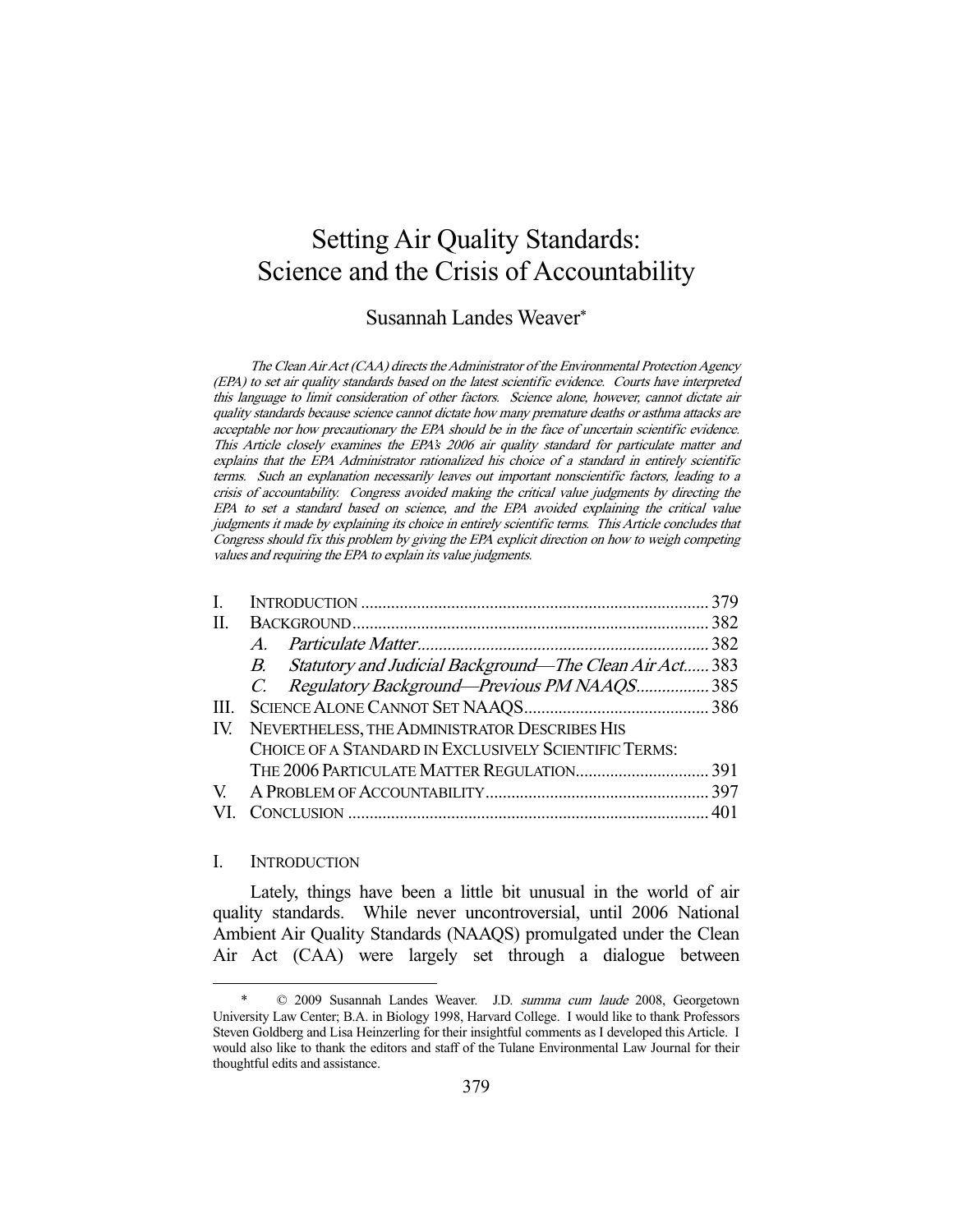Environmental Protection Agency (EPA) expert staff and a Congressionally mandated scientific advisory committee.<sup>1</sup> While the Administrator of the EPA determined the final standard, he generally did not participate in this dialogue and chose a standard within the range suggested by the staff-scientific advisory board dialogue.<sup>2</sup>

 In 2006, this all changed. The EPA Administrator, for the first time, set a standard for particulate matter pollution that was strongly objected to by the scientific advisory committee.<sup>3</sup> Controversy and accusations of political bias erupted over how the Administrator could claim his decision was based on science when he failed to follow the recommendation of the scientists.

Then, on March 13, 2008, the Washington Post reported that President Bush himself had chosen the final ozone pollution standard promulgated on that day.4 This report is supported by language in the EPA's preamble to the rule, which discusses the President's participation.<sup>5</sup> The President's involvement was unprecedented, and environmentalists balked. The statute, they argued, required that standards have a scientific basis and that they be set by experts, not the political determinations of the President.<sup>6</sup>

 The debate precipitated by these unprecedented actions highlights a major flaw in the construction of the air quality standards mandate of the CAA and its interpretation by the EPA and the courts. The CAA requires the Administrator of the EPA to set NAAQS for each air pollutant at a level "the maintenance of which in the judgment of the Administrator, based on [the latest scientific knowledge] and allowing an adequate margin of safety, [is] requisite to protect the public health."<sup>7</sup> This language anticipates that there is a level of each pollutant that is requisite to protect the public health and that this level can be discerned based on scientific knowledge. Congress's anticipation that science could provide

 <sup>1.</sup> JAMES E. MCCARTHY, CONG. RESEARCH SERV., AIR QUALITY STANDARDS AND SOUND SCIENCE: WHAT ROLE FOR CASAC? (2007), available at http://ncseonline.org/nle/crsreports/ 07Oct/RL33807.pdf.

 <sup>2.</sup> Id. at 8.

 <sup>3.</sup> Id. at 2.

 <sup>4.</sup> Juliet Eilperin, Ozone Rules Weakened at Bush's Behest: EPA Scrambles To Justify Action, WASH. POST, Mar. 14, 2008, at A1.

 <sup>5.</sup> EPA, Final Rule: National Ambient Air Quality Standards for Ozone, 73 Fed. Reg. 16,436, 16,497 (Mar. 27, 2008) (to be codified at 40 C.F.R. pts. 50 & 58) ("On March 11, 2008, the President concluded that, consistent with Administration policy, added protection should be afforded to public welfare by strengthening the secondary ozone standard and setting it to be identical to the new primary standard . . . ." (emphasis added) (internal quotation marks omitted)).

 <sup>6.</sup> See Eilperin, supra note 4.

 <sup>7.</sup> Pub. L. No. 91-604 § 4(a) (1970) (codified at 42 U.S.C. § 7409 (1970)).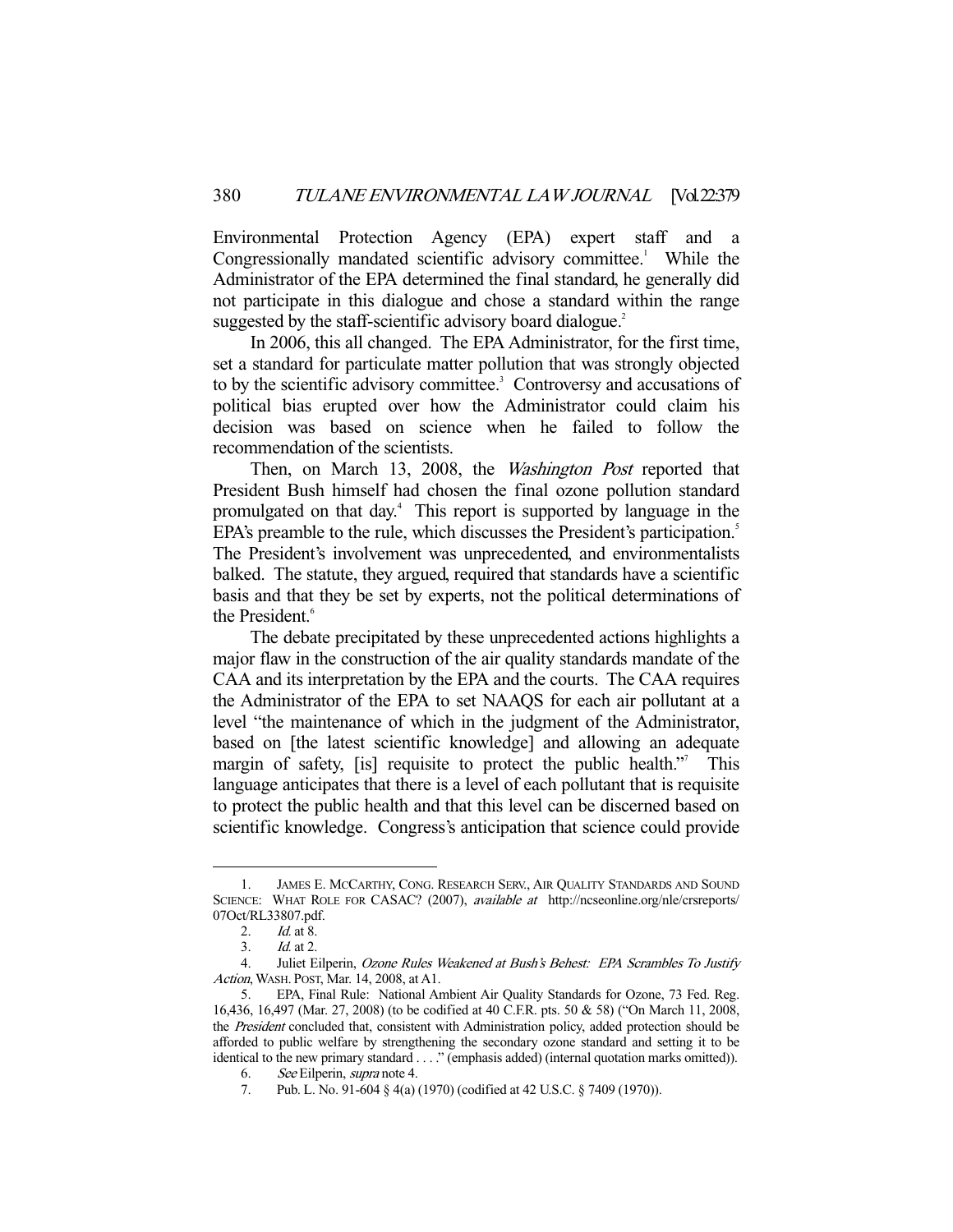answers is further supported by its creation of a scientific advisory committee empowered not only to advise the Administrator as to the relevant science, but also to make recommendations as to specific standards. The major flaw in the construction of this section of the CAA is that science alone cannot dictate a standard. Further, its interpretation by the EPA and courts leads the EPA to explain its standards in scientific terms and courts to bar the EPA from consideration of nonscientific factors.

 Science alone cannot tell the Administrator what standard is "requisite" because what is "requisite" depends on what one considers a significant health risk. And what one considers a significant health risk in turn depends on a value judgment as to how many premature deaths or asthma attacks or other adverse health endpoints are "acceptable." This value judgment will often be influenced by the cost of preventing the adverse health outcome. For most pollutants there is no completely safe level except zero; however, setting a standard at zero is prohibitively expensive (and probably even impossible given natural background levels of most pollutants). Any choice above zero requires tradeoffs between benefits and costs. For this reason, as explained in Part III of this Article, science alone cannot dictate a standard and value judgments are inevitable.

 Yet the construction of the CAA, as interpreted by the Supreme Court of the United States, limits the EPA Administrator to scientific considerations when he chooses a standard. Because science alone cannot determine the standard and the Administrator cannot discuss value judgments, he turns to scientific uncertainty to explain his choice. Part IV examines the rationale for the standard chosen in the recent particulate matter regulation to demonstrate that although the standard cannot be chosen based on science alone, the EPA explains its choice of a standard in entirely scientific terms. Part IV also discusses the recent United States Court of Appeals for the District of Columbia Circuit decision vacating the EPA's standard and demonstrates that the court also explained its decision in scientific terms.

 Congress's impossible mandate, combined with judicial interpretations, thus creates a serious problem of accountability, discussed in Part V. Congress is not accountable for the standard because it is able to hide behind this impossible mandate. The EPA Administrator is also not accountable for the standard because he explains his choice of a particular standard in entirely scientific terms, eliding the value judgments he inevitably makes. This Article concludes that Congress and/or the courts should fix this accountability problem. Congress must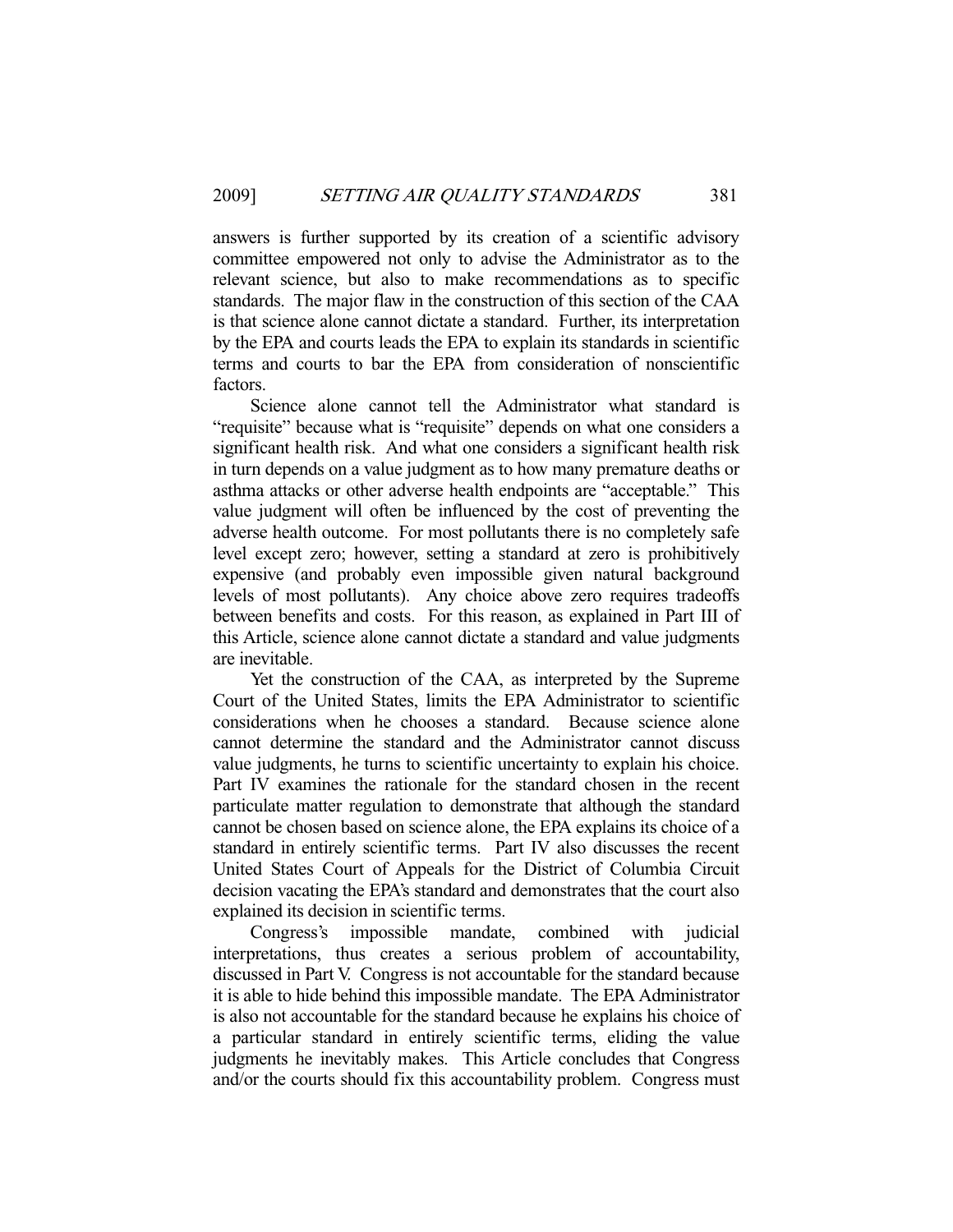fix it by explicitly allowing consideration of nonscientific factors in setting air quality standards. But Congress, as the more democratically accountable branch, should not just authorize cost-benefit analysis as the EPA has suggested. After all, efficiency is not necessarily the appropriate goal where one person's pollution harms another, and an authorization to use cost-benefit analysis would still leave the critical value judgments to the EPA. Instead, Congress should give the EPA substantive guidance as to how to make the necessary value judgments. This guidance would increase both Congress's and the EPA Administrator's accountability for the chosen standard. If Congress fails to act, the second-best solution is for the courts to recognize that the standards cannot be set based on science alone and allow, and even require, the EPA Administrator to explain the true reasons for his choice of a standard. This would at least increase the EPA Administrator's accountability.

## II. BACKGROUND

## A. Particulate Matter

 Particulate matter is the term for solid or liquid particles found in the air.<sup>8</sup> Particulate matter is classified by size; for example,  $PM_{2.5}$ designates particles that are less than 2.5 microns in diameter. Because particles originate from a variety of sources (dust, diesel vehicles, woodstoves, power plants, etc.), their chemical and physical compositions vary widely.<sup>9</sup> Particulate matter can be directly emitted or can be formed in the atmosphere when gaseous pollutants such as sulfur dioxide and nitrogen oxides react to form fine particles.<sup>10</sup> Because of its size,  $PM_{25}$  can bypass the body's defense system and become deposited deep into the lungs, and can even be absorbed into the bloodstream or remain embedded in the lungs for long periods of time.<sup>11</sup> Studies have linked particulate matter exposure to premature death in people with heart or lung disease, decreased lung function, irregular heartbeat, nonfatal heart attacks, development of chronic bronchitis, and asthma exacerbation.<sup>12</sup>

 <sup>8. 52</sup> Fed. Reg. 24,634, 24,635 (July 1, 1989) (to be codified at 40 C.F.R. pt. 50); EPA, Particulate Matter: Basic Information, http://www.epa.gov/oar/particlepollution/basic.html (last visited Feb. 14, 2009).

<sup>9.</sup> EPA, *supra* note 8.

 <sup>10.</sup> Id.

 <sup>11.</sup> See EPA, Particulate Matter: Health and Environment, http://www.epa.gov/oar/ particlepollution/health.html (last visited Feb. 14, 2009).

 <sup>12.</sup> Id.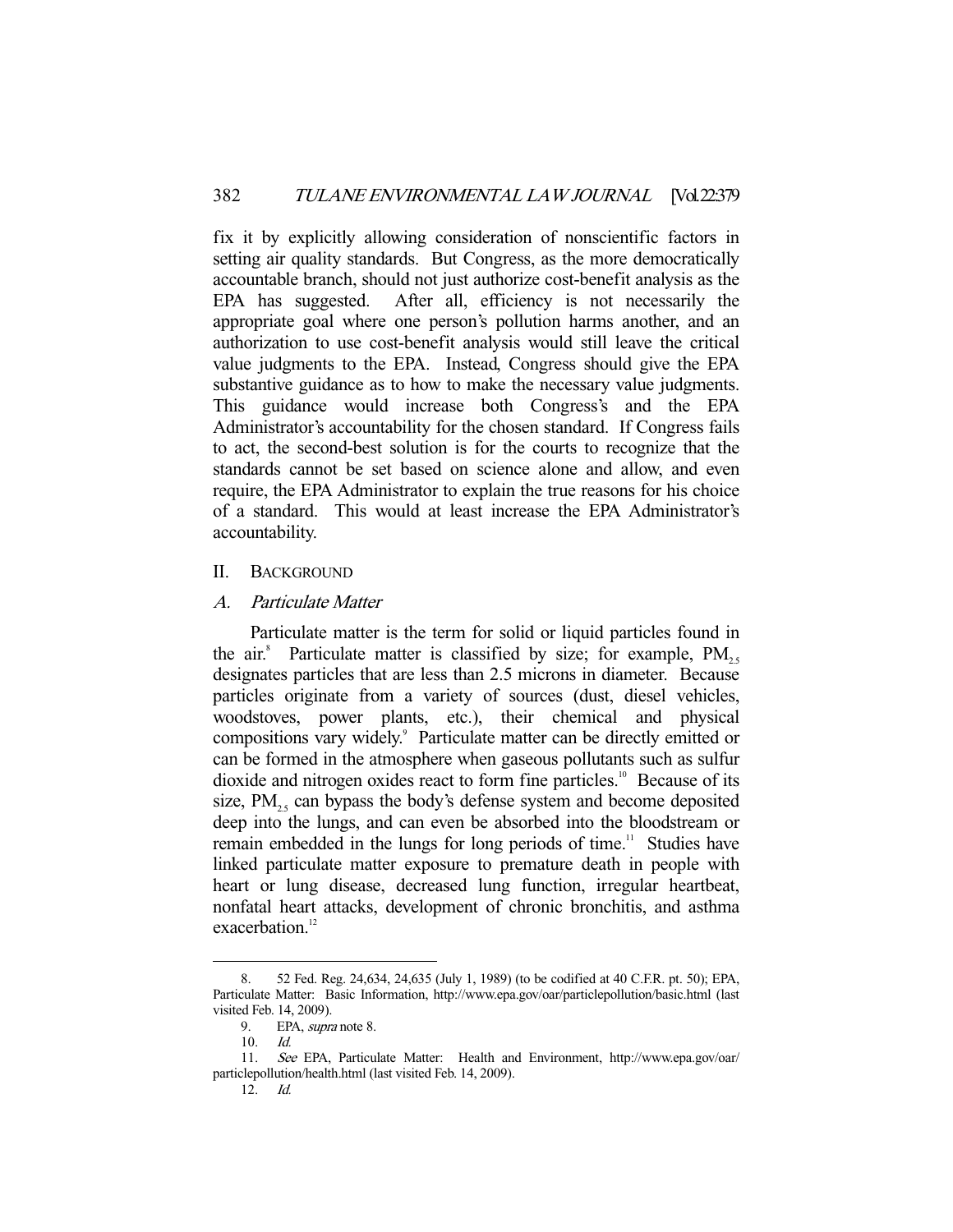#### B. Statutory and Judicial Background—The Clean Air Act

 Responding to evidence that air pollution, including particulate matter, was causing serious adverse health effects, Congress passed the CAA in 1970. With respect to ambient air pollutants like particulate matter, the CAA set up a multistep process for regulation. In the modern version of the statute, the EPA Administrator is first directed to publish a list of air pollutants, "emissions of which, in his judgment, cause or contribute to air pollution which may reasonably be anticipated to endanger public health or welfare."<sup>13</sup>

 Next, the Administrator is directed to issue air quality criteria that "shall accurately reflect the latest scientific knowledge useful in indicating the kind and extent of all identifiable effects on public health or welfare which may be expected from the presence of such pollutant in the ambient air, in varying quantities." $\frac{1}{4}$  Finally, simultaneous to the issuance of the air quality criteria, the Administrator is directed to publish proposed national primary and secondary ambient air quality standards for that pollutant.<sup>15</sup> Primary standards should be set at a level "the attainment and maintenance of which in the judgment of the Administrator, based on [the] criteria and allowing an adequate margin of safety, are requisite to protect the public health."<sup>16</sup> NAAQS must be revised periodically in the same manner in which they were promulgated.<sup>17</sup>

The Administrator is also required to appoint an "independent scientific review committee."<sup>18</sup> The committee is then required to The committee is then required to "complete a review of the criteria published under section [108] and the national primary . . . air quality standards . . . and shall recommend to the Administrator any new national ambient air quality standards and revisions of existing criteria and standards as may be appropriate."<sup>19</sup> If the Administrator chooses a standard different than the standard

 <sup>13. 42</sup> U.S.C. § 7408(a)(1)(A) (2006).

<sup>14.</sup> *Id.* § 7408(a)(2).

 <sup>15.</sup> Id. § 7408(b)(1).

<sup>16.</sup> *Id.* § 7409(b)(1).

<sup>17.</sup> *Id.* § 7409(b)(2).

<sup>18.</sup> *Id.* § 7409(d)(2)(A).

<sup>19.</sup> Id.  $§ 7409(d)(2)(B)$ . The committee is also directed to advise the Administrator of areas in which additional knowledge is required to appraise the adequacy and basis of standards, describe research efforts necessary to provide the required information, give advice on the relative contribution to air pollution of natural and anthropogenic activity, and advise the Administrator of any adverse public health, welfare, social, economic, or energy effects which may result from various strategies for attainment and maintenance of the NAAQS. Id.  $\S$  7409(d)(2)(C).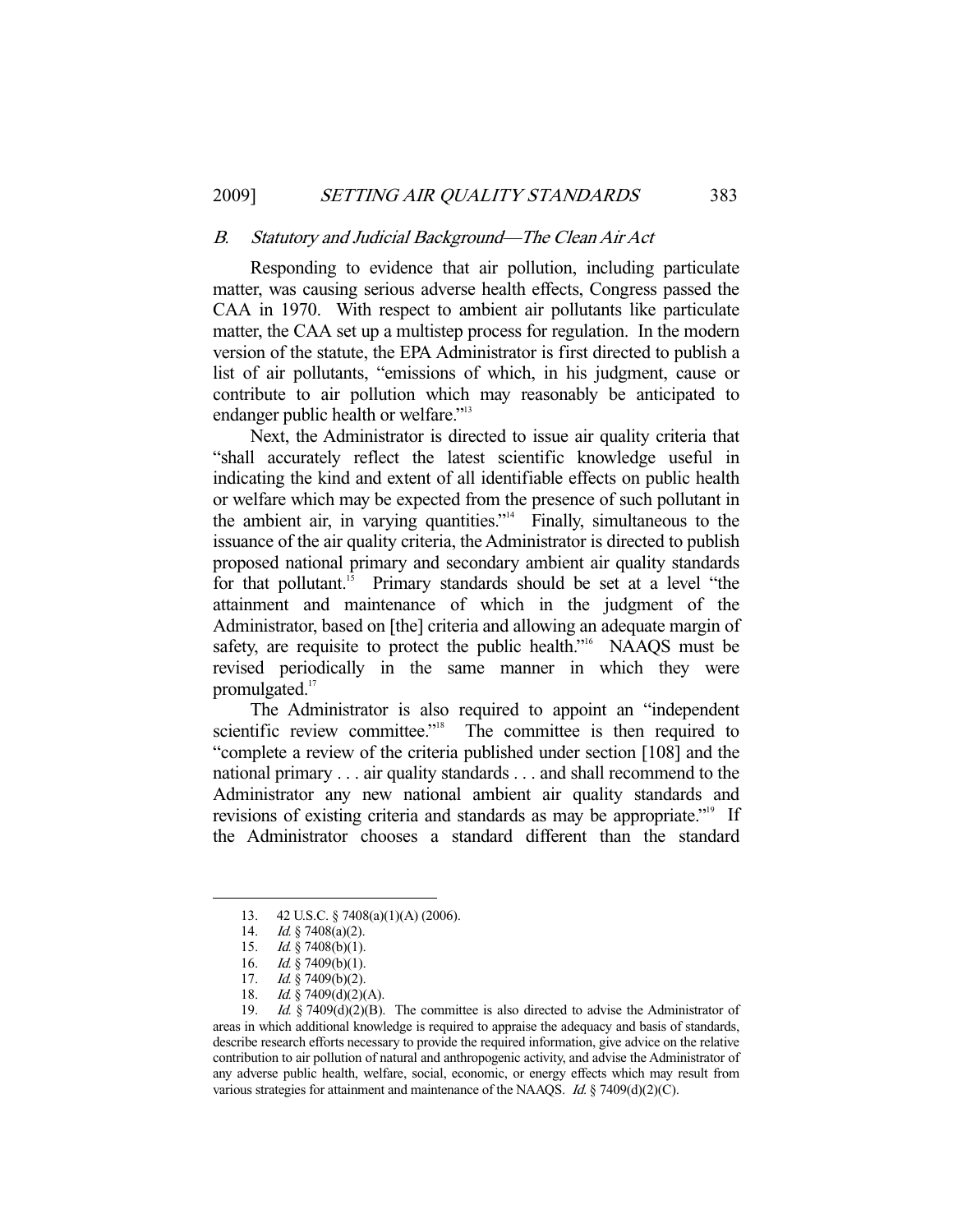recommended by the scientific advisory board, the Administrator must explain his reasoning. $20$ 

 The statutory language is hardly crystal clear. What do "adequate margin of safety" and "requisite to protect the public health" mean? What does "judgment" mean? In fact, the American Trucking Associations convinced the United States Court of Appeals for the D.C. Circuit that this provision of the statute effected an unconstitutional delegation of authority from Congress to the EPA because of the large degree of discretion conferred upon the Administrator.<sup>21</sup> The Supreme Court, however, disagreed, $2$  and over time, courts have given some content to the statutory language.

 The D.C. Circuit has explained that Congress "specifically directed the Administrator to allow an adequate margin of safety to protect against effects which have not yet been uncovered by research and effects whose medical significance is a matter of disagreement."<sup>23</sup> Further, the court clarified that "the use of the term . . . was . . . meant by Congress to take into account and compensate for uncertainties and lack of precise predictions in the area of forecasting the effects of toxic pollutants."<sup>24</sup> In terms of how to treat uncertainties, the D.C Circuit has stated, "as we read the statutory provisions and the legislative history, Congress directed the Administrator to err on the side of caution in making the necessary decisions."25 The choice between various possible approaches to incorporating an adequate margin of safety "is a policy choice of the type that Congress specifically left to the Administrator's judgment."26

 The Supreme Court has explained that "requisite" means "not lower or higher than is necessary—to protect the public health with an adequate margin of safety."<sup>27</sup> The Court has further directed the EPA to set the standard as follows:

"[B]ased on" the information about health effects contained in the technical "criteria" documents . . . , to identify the maximum airborne concentration of a pollutant that the public health can tolerate, decrease the concentration to provide an "adequate" margin of safety, and set the

 <sup>20.</sup> Id. § 7607(d)(3).

 <sup>21.</sup> Am. Trucking Ass'ns v. EPA, 175 F.3d 1027, 1033 (D.C. Cir. 1999).

 <sup>22.</sup> Whitman v. Am. Trucking Ass'n, 531 U.S. 457, 473-74 (2001).

 <sup>23.</sup> Lead Indus. Ass'n v. EPA, 647 F.2d 1130, 1154 (D.C. Cir. 1980).

 <sup>24.</sup> Envtl. Def. Fund v. EPA, 598 F.2d 62, 81 (D.C. Cir. 1978) (quoting Khristine L. Hall, The Control of Toxic Pollutants Under the Federal Water Pollution Control Act Amendments of 1972, 63 IOWA L. REV. 609, 629-30 (1978)).

<sup>25.</sup> Lead Indus. Assoc., 647 F.2d at 1155.

 <sup>26.</sup> Id. at 1162.

 <sup>27.</sup> Whitman, 531 U.S. at 476.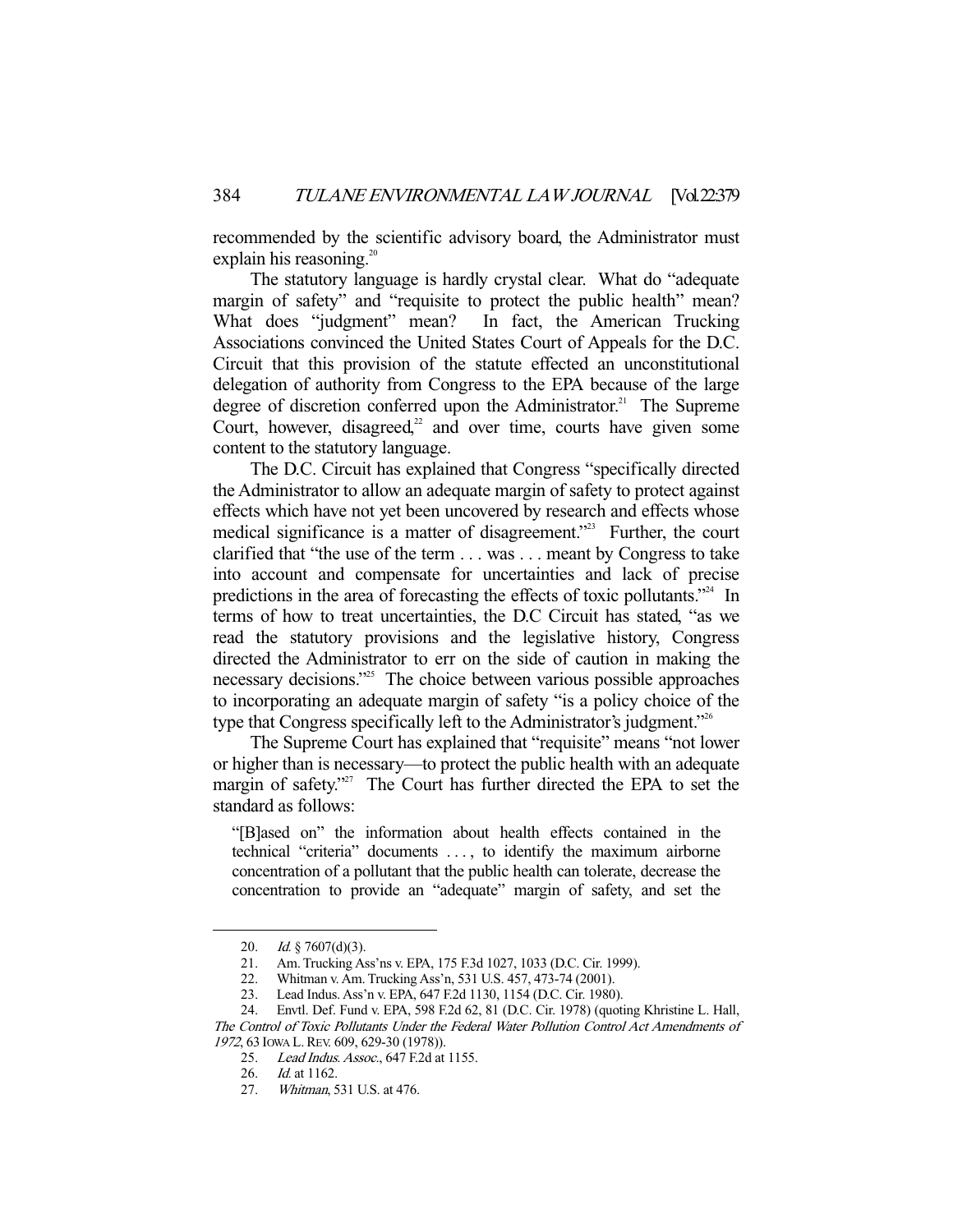standard at that level. Nowhere are the costs of achieving such a standard made part of that initial calculation.<sup>28</sup>

## C. Regulatory Background—Previous PM NAAQS

The EPA first issued NAAQS for particulate matter in 1971.<sup>29</sup> What is fascinating about this regulation is that in twenty pages of Federal Register text, the EPA promulgated and explained NAAQS for six different pollutants.<sup>30</sup> Expounding upon its charge, the EPA stated, "[T]he Clean Air Act, as amended, does not permit any factors other than health to be taken into account in setting the ... standards .... In reviewing the proposed standards, the [EPA] limited its consideration to comments concerning the validity of the scientific basis of the standards."<sup>31</sup> The EPA then explained that while the science was imperfect, the standards were set to protect people from the adverse effects suggested by all unrefuted available data, with an adequate margin of safety.<sup>32</sup> The primary standard for the annual mean allowable emissions for all particulate matter, regardless of size (total suspended particles), was  $75 \mu g/m^3$  (micrograms per cubic meter).<sup>33</sup>

In 1987, the EPA revised this regulation.<sup>34</sup> To explain its choice of a standard, the EPA cited to court cases and stated that the adequate margin of safety requirement was intended to address uncertainties associated with inconclusive scientific information and potential hazards not yet discovered.<sup>35</sup> The EPA also stated, based on the D.C. Circuit's opinion, that "[t]he selection of any particular approach to providing an adequate margin of safety is a policy choice left specifically to the Administrator's judgment."36 In its rationale, the EPA acknowledged significant uncertainties in the quantitative data. $37$  Consequently, the EPA looked to qualitative data on health effects in order to determine an adequate margin of safety.<sup>38</sup> Because smaller particles were of greater concern, the EPA decided to regulate particles whose diameter was less than 10

<sup>28.</sup> *Id.* at 465.

 <sup>29.</sup> National Primary and Secondary Ambient Air Quality Standards, 36 Fed. Reg. 8186, 8186 (Apr. 30, 1971) (to be codified at 40 C.F.R. 410).

 <sup>30.</sup> Id.

<sup>31.</sup> *Id.*<br>32. *Id.* 

 $32.33.$ Id. at 8187.

 <sup>34.</sup> Revisions to the National Ambient Air Quality Standards for Particulate Matter, 52 Fed. Reg. 24,634, 24,634 (July 1, 1987).

 <sup>35.</sup> Id. at 24,635.

 <sup>36.</sup> Id.

 <sup>37.</sup> Id.

 <sup>38.</sup> Id. at 24,644-45.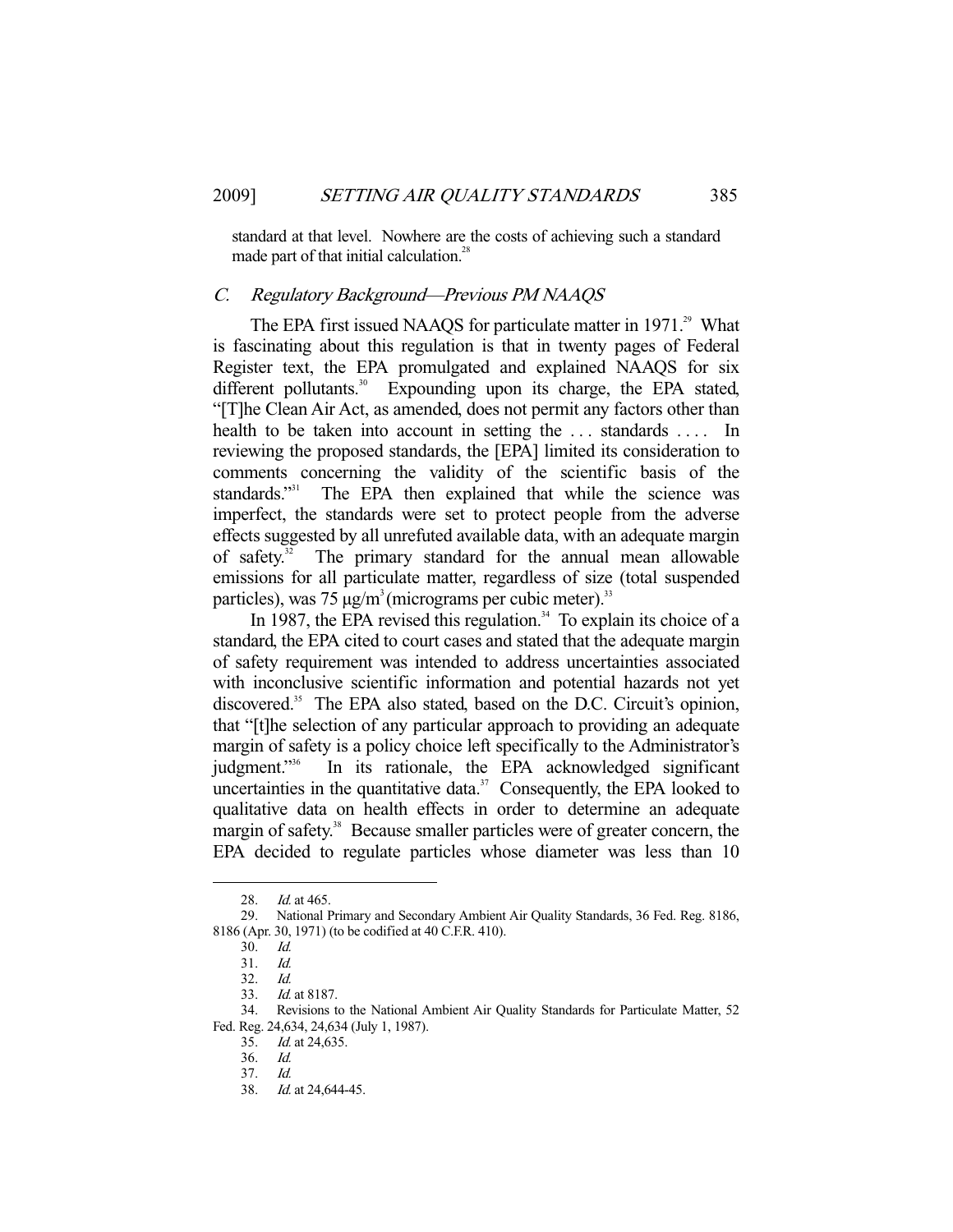microns, or PM10, instead of all total suspended solids as it had in 1971.<sup>39</sup> The EPA set the annual primary PM10 standard at 50  $\mu$ g/m<sup>3</sup>.<sup>40</sup>

 The next time the EPA revised the particulate matter regulation was on July 18, 1997, in response to a court-ordered settlement.<sup>41</sup> The regulation, solely for particulate matter, consumed 107 pages of the Federal Register. In response to evidence that even smaller particles had effects of concern, the EPA split its regulation into two parts—one for particulate matter less than 2.5 microns in diameter  $(PM_{2.5})$  and one for PM10.<sup>42</sup> When it chose a final standard, the EPA extensively discussed a staff-generated risk assessment, which it concluded supported lowering the standard.<sup>43</sup> Risk assessments estimate likely risks below levels at which they can be positively demonstrated by epidemiological evidence. For PM<sub>25</sub>, the EPA set the annual mean standard at 15  $\mu$ g/m<sup>3</sup>.<sup>44</sup>

The treatment of science and policy in the evolution of the EPA's particulate matter regulation is noteworthy. In 1971, the EPA insisted that its decision was solely based on science.<sup>45</sup> In 1987 and 1997, the EPA stated that the final decision was a "policy choice" left specifically to the Administrator.<sup>46</sup> At the same time, the EPA continued to explain its choice of a standard exclusively in scientific terms.<sup>47</sup> An explanation made in exclusively scientific terms necessarily leaves out significant bases for the decision because science alone cannot set the standard.

## III. SCIENCE ALONE CANNOT SET NAAQS

 Congress faces no easy task when it legislates in the environmental arena. Professor Richard Lazarus describes four reasons for the particularly difficult and adversarial nature of environmental lawmaking: (1) the moralistic and spiritual quality of many of the arguments in favor of environmental protection; (2) the tremendous complexity of ecosystems, and, consequently, the great scientific uncertainty associated with our understanding of the relationship of environmental factors to human health; (3) the temporal gap between the costs of environmental

 <sup>39.</sup> Id.

 <sup>40.</sup> Id. at 24,634.

 <sup>41.</sup> National Ambient Air Quality Standards for Particulate Matter, 62 Fed. Reg. 38,652 (1997) (codified as 40 C.F.R. § 50 (2007)).

<sup>42.</sup> *Id.*<br>43. *Id.* 

Id. at 38,656.

 <sup>44.</sup> Id. at 38,655.

<sup>45.</sup> See National Ambient Air Quality Standards, 36 Fed. Reg. 8186 (Apr. 30, 1971) (to be codified at 42 C.F.R. pt. 410).

<sup>46.</sup> See Revisions to the National Ambient Air Quality Standards for Particulate Matter, 52 Fed. Reg. 24,634 (July 1, 1987) (to be codified at 40 C.F.R. pt. 50); 62 Fed. Reg. 38,652.

 <sup>47.</sup> See 62 Fed. Reg. 38,652.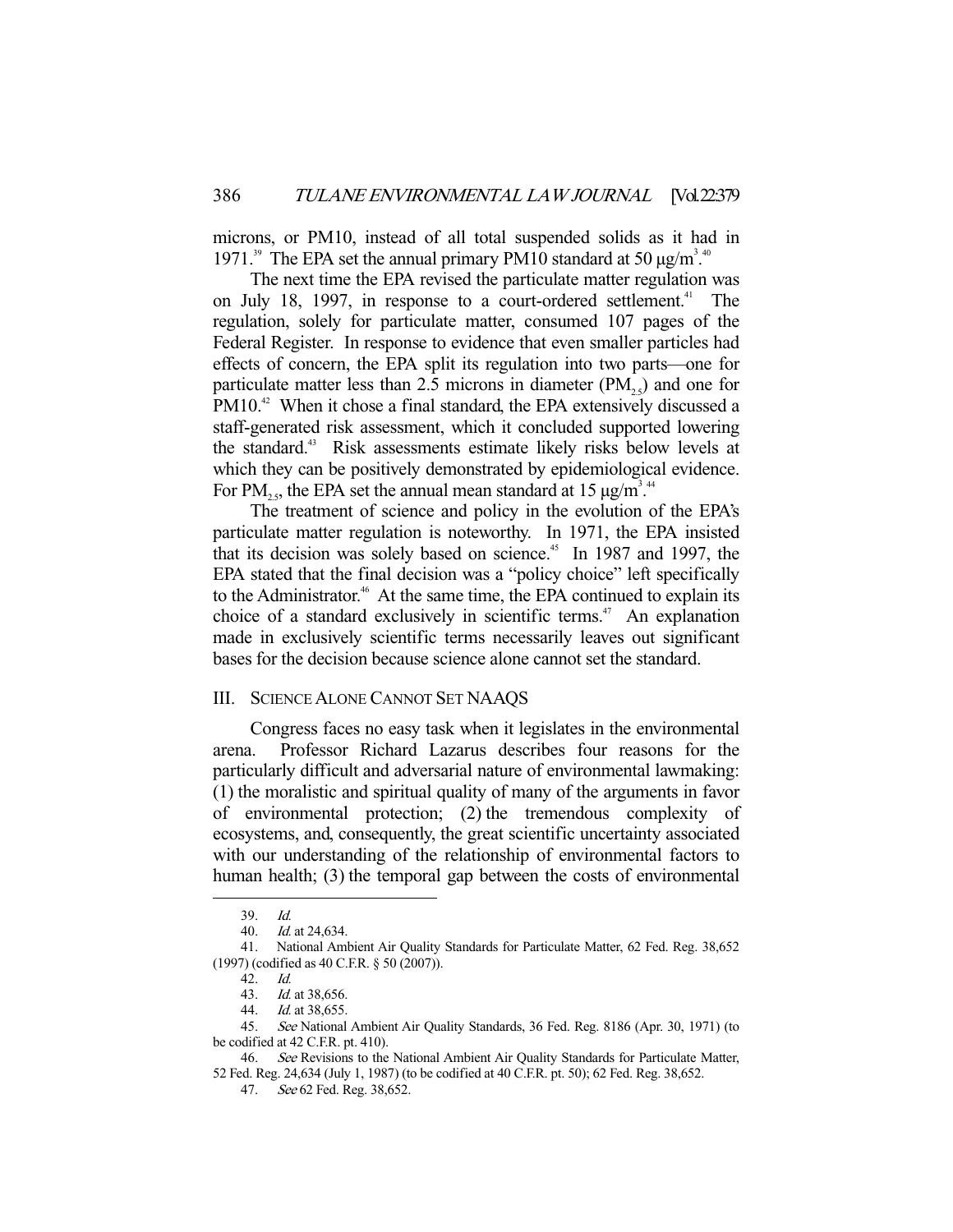controls, which are immediate, and the resulting benefits, which are not; and (4) the depth of change in existing industrial practices and current American lifestyles necessary to realize significant improvement in environmental quality.<sup>48</sup>

 Consistent with a widespread sentiment in favor of environmental protection, Congress passed a series of dramatic and uncompromising environmental statutes in the 1970s but did not make any meaningful effort to bridge the gap between the nation's aspirations for environmental protection and its technological, economic, and cultural capacity for change.<sup>49</sup>

 In particular, the environmental legislation of the 1970s did not anticipate the scientific complexity of environmental problems.<sup>50</sup> Nor did it appear to anticipate the limitations of science in environmental decision-making. For example, the Endangered Species Act required the Secretary of the Interior to make decisions about listing animal species based "solely on the best available science."<sup>51</sup> The Fish and Wildlife Service, however, must determine which species to list through innumerable decisions that cannot be based solely on science, starting with how to define the term "species."<sup>52</sup> Rather than shying away from science, Congress has more likely relied too heavily on the scientific enterprise to guide lawmaking.<sup>53</sup>

There are at least two different kinds of questions in setting sciencebased standards that are not answerable by science alone. The first kind are "trans-science" questions that involve both science and policy judgments.<sup>54</sup> The National Research Council, a branch of the National Academy of Sciences, has identified a whole range of trans-science questions involved in setting science-based standards.<sup>55</sup> Such transscience questions include the relative weights that should be given to studies with differing results (should positive results outweigh negative

<sup>48.</sup> Richard J. Lazarus, The Neglected Question of Congressional Oversight of EPA: Quis Custodiat Ipsos Costudes (Who Shall Watch the Watchers Themselves), 54 LAW & CONTEMP. PROBS. 205, 221-22 (1991).

 <sup>49.</sup> Id.

 <sup>50.</sup> Id.

 <sup>51.</sup> Holly Doremus, Listing Decisions Under the Endangered Species Act: Why Better Science Isn't Always Better Policy, 75 WASH. U.L.Q. 1029, 1051 n.19 (1997) (emphasis added).

 <sup>52.</sup> Id. at 1117.

<sup>53.</sup> Wendy E. Wagner, Congress, Science, and Environmental Policy, 1999 U. ILL. L. REV. 181, 184 (1999).

 <sup>54.</sup> COMM. ON THE INSTITUTIONAL MEANS FOR ASSESSMENT OF RISKS TO PUB. HEALTH, NAT'L RESEARCH COUNCIL, RISK ASSESSMENT AND THE FEDERAL GOVERNMENT: MANAGING THE PROCESS 29-33 (1983).

 <sup>55.</sup> Id.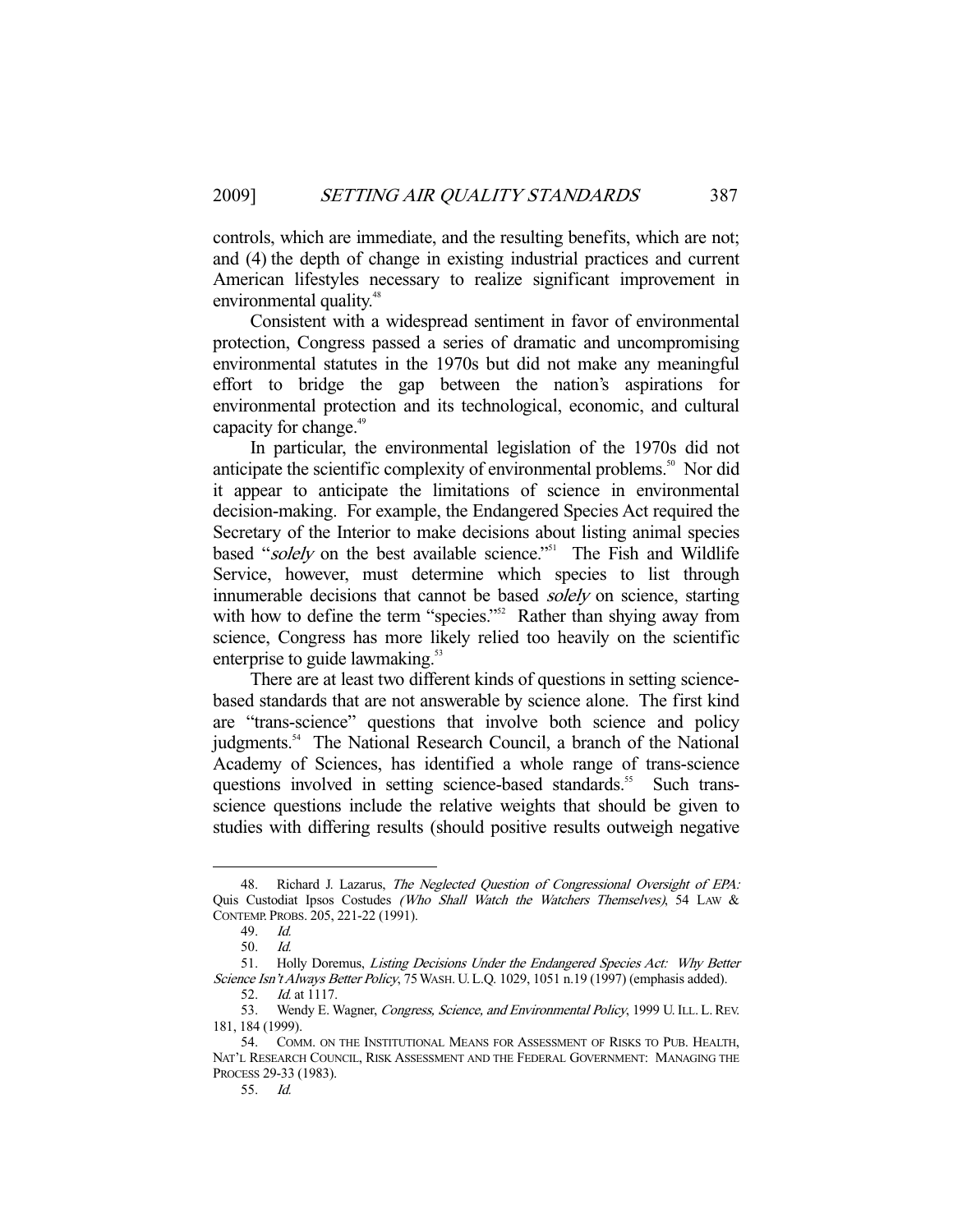results if the studies that yield them are comparable?), what level of statistical significance should be required for results to be considered positive, and what dose-response models should be used to extrapolate from observed doses to other potential dose levels.<sup>56</sup>

 A common trans-science question in risk regulation is what uncertainty factor to use. The scientific data available to address the risks posed by a pollutant will never be derived from a study that precisely mimics real world conditions. For example, the available information for the risks of many chemicals may only tell us about the effect of that chemical on animals, but for regulatory purposes we are interested in its effect on humans. Or the available information may be from a study of a population of adults, but for regulatory purposes we are also concerned about the effect of the pollutant on children. To take account of the uncertainty inherent in basing a standard on data that does not precisely mimic the regulatory conditions, regulators incorporate an uncertainty factor. For example, if studies show that there is a risk posed to adults when they are exposed to 0.1 µg/ml of a certain pollutant, regulators may multiply this number by an uncertainty factor of 10 to produce a standard of 0.01 µg/ml of that pollutant in order to adequately protect children. Or they may choose an uncertainty factor of 3 to produce a standard of 0.03 µg/ml. The choice of which uncertainty factor to use depends both on scientific factors, such as any information on how great the differences will be in the response of adults and children, and pure policy factors such as how precautionary (or conservative) the regulatory agency desires to be. Because of these trans-science questions, which require independent scientific and policy judgment, two scientists, properly applying the scientific method, could arrive at divergent conclusions based on the exact same data.<sup>57</sup>

 Other questions that are necessary to set science-based standards, but are plainly unanswerable by science alone, are those that involve basic value choices, such as how many increased deaths or decreased IQ points should be considered significant enough to alter a standard. These questions may be informed by science (for example, science may help to explain the consequences of a decreased IQ), but are more purely values questions. In his article, The Irrational National Air Quality Standards, James Krier explains that any time an Administrator chooses to act or not act in revising a standard, valuations will necessarily be made:

 <sup>56.</sup> Id.

<sup>57.</sup> Alyson C. Flournoy, Legislating Inaction: Asking the Wrong Questions in Protective Environmental Decisionmaking, 15 HARV. ENVTL.L.REV. 327, 365-66 (1991).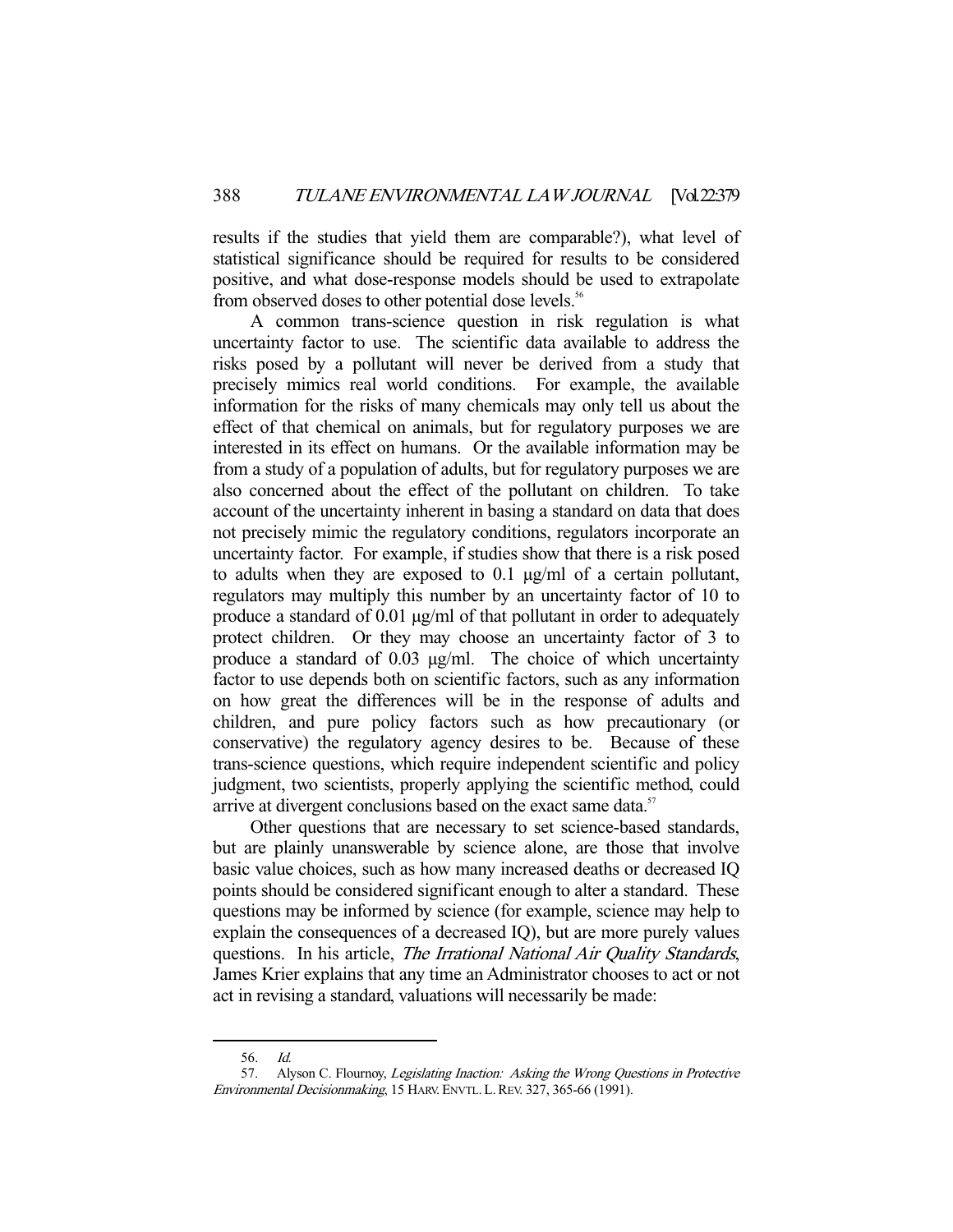In the practical context of determining air quality standards . . . implicit valuations are necessarily made. The choice of a given standard, made through collective action, always reveals some conception and balancing of costs and benefits: A slack standard, with low control costs, is rejected as insufficient; a tight standard, with high control costs, is rejected as too expensive. In the process, an implicit value is attached to those effects not avoided by the more stringent standard.<sup>58</sup>

The EPA Administrator implicitly values both the benefit of the avoided adverse health outcomes and the costs of compliance when he chooses a standard.

 Congress's science-based mandates to the agencies generally elide these two types of questions that simply cannot be answered by science alone. Recall that Congress required the EPA Administrator to set the NAAQS based on the criteria (i.e., scientific evidence) and provided for no other considerations. Congress's failure to acknowledge that science, standing alone, cannot resolve difficult environmental policy problems has enormous costs. Agencies are burdened with numerous difficult policy choices, but are at the same time restricted in their policy deliberations to predominantly scientific factors.<sup>59</sup> This hinders democratic deliberation on important issues, leading agencies to mask value judgments that would be informed by public debate as science judgments.<sup>60</sup>

 Professor Wendy Wagner has explained how the unrealistic scientific mandates in environmental legislation have led to a "science charade" where agencies exaggerate the contributions made by science in setting standards to avoid accountability for the underlying policy decisions.<sup>61</sup> She suggests that major policy decisions (of the type this Article has described as the second kind of question) are simply described as "agency judgments" or "health policies" with no elaboration among hundreds of pages of agency explanations that give the appearance of resolving the questions through science.<sup>62</sup> Wagner describes a range of incentives for agencies to engage in this "science charade."63 First, there are political incentives because the public demands both a strong economy and no risks from pollutants, and

 <sup>58.</sup> James E. Krier, The Irrational National Air Quality Standards: Macro- and Micro-Mistakes, 22 UCLA L.REV. 323, 331-32 (1974-1975).

<sup>59.</sup> Wagner, *supra* note 53, at 203.

 <sup>60.</sup> Id. at 264.

<sup>61.</sup> Wendy E. Wagner, The Science Charade in Toxic Risk Regulation, 95 COLUM. L. REV. 1613, 1617 (1995).

 <sup>62.</sup> Id. at 1650-67.

 <sup>63.</sup> Id. at 1650-71.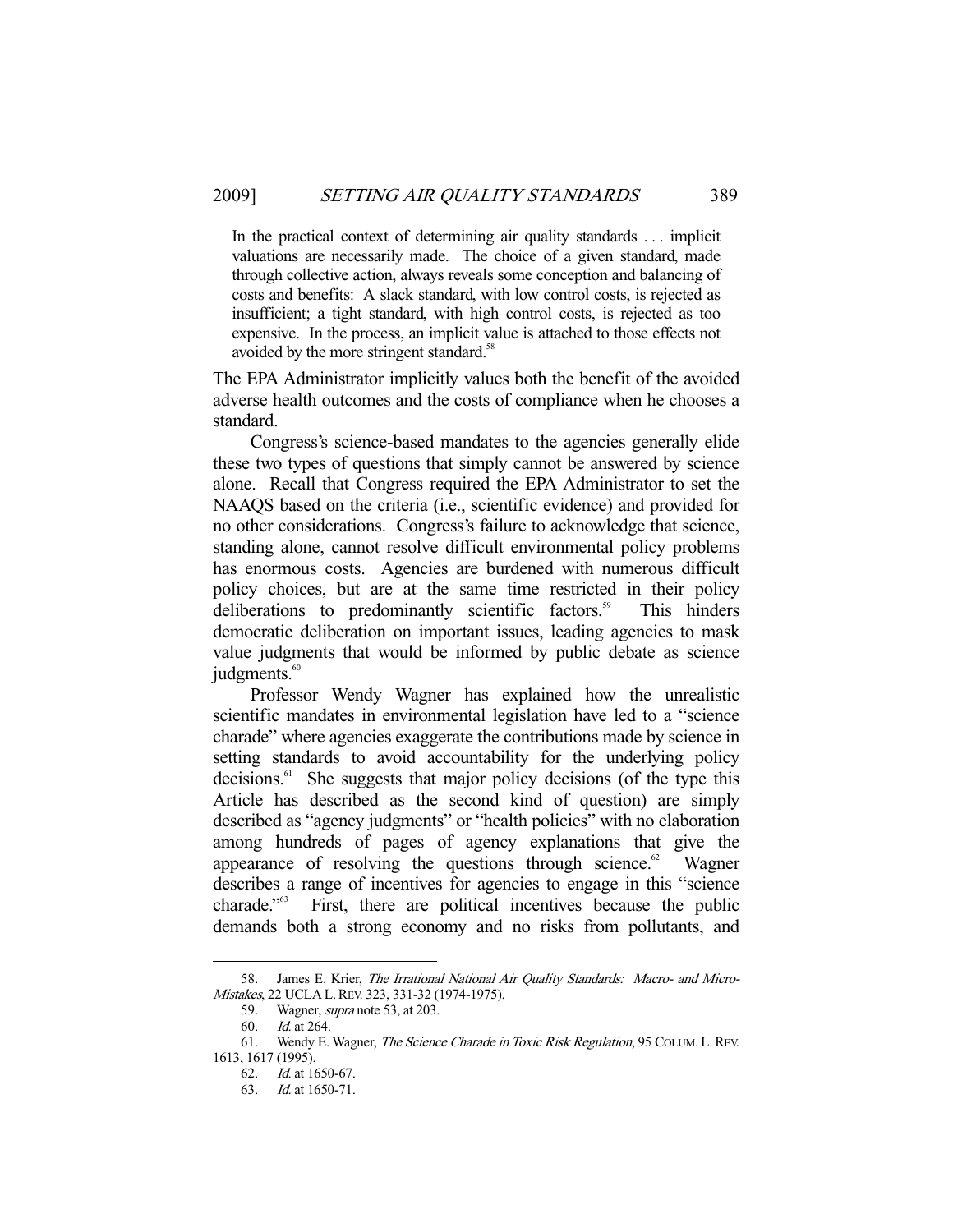scientific explanations help to conceal the underlying social compromise and confer greater legitimacy upon chosen standards.<sup>64</sup> Second, there are legal incentives, including science-based legislative mandates, courts that demand "substantial evidence," and a greater likelihood of surviving judicial review if an explanation is highly technical.<sup>65</sup>

 Such a "science charade" may be particularly true of NAAQS decisions, which involve pollutants with no known level below which no adverse health effects remain. Recall the Supreme Court's instruction to the EPA to "identify the maximum airborne concentration of a pollutant that the public health can tolerate, decrease the concentration to provide an 'adequate' margin of safety, and set the standard at that level."<sup>66</sup> If only it were that simple. Instead of identifying a "maximum airborne concentration of a pollutant that the public health can tolerate" (i.e., a threshold below which no health effects occur), the evidence suggests a continuum of effects at varying levels of exposure to pollutants, such that there are potentially adverse health effects at any number greater than zero. $67$  The statute, however, seems to contemplate a specific "safe" level, stating that standards shall be set at a level "the attainment and maintenance of which in the judgment of the Administrator, based on such criteria and allowing an adequate margin of safety, are requisite to protect the public health."<sup>68</sup> The statutory prescription and judicial instruction, combined with the evidence that there is no particular "safe" level forces the agency to choose a point along the continuum. It is impossible to decide where to stop along this continuum without factoring in value judgments about what effects are significant. Setting the standard at zero, the level at which we may be sure that adverse health effects will not occur, would be unacceptable both because it would be impossible (natural forces also create particulate matter) and because it would have huge economic ramifications. Setting the standard any higher, though, necessarily requires a balancing of values.

 <sup>64.</sup> Id. at 1651-54.

 <sup>65.</sup> Id. at 1653-67.

 <sup>66.</sup> Whitman v. Am. Trucking Ass'ns, 531 U.S. 457, 465 (2001).

<sup>67.</sup> Joseph M. Feller, *Non-Threshold Pollutants and Air Quality Standards*, 24 ENVTL. L. 821, 824-25 (1994).

 <sup>68. 42</sup> U.S.C. § 7409(b)(1) (2000).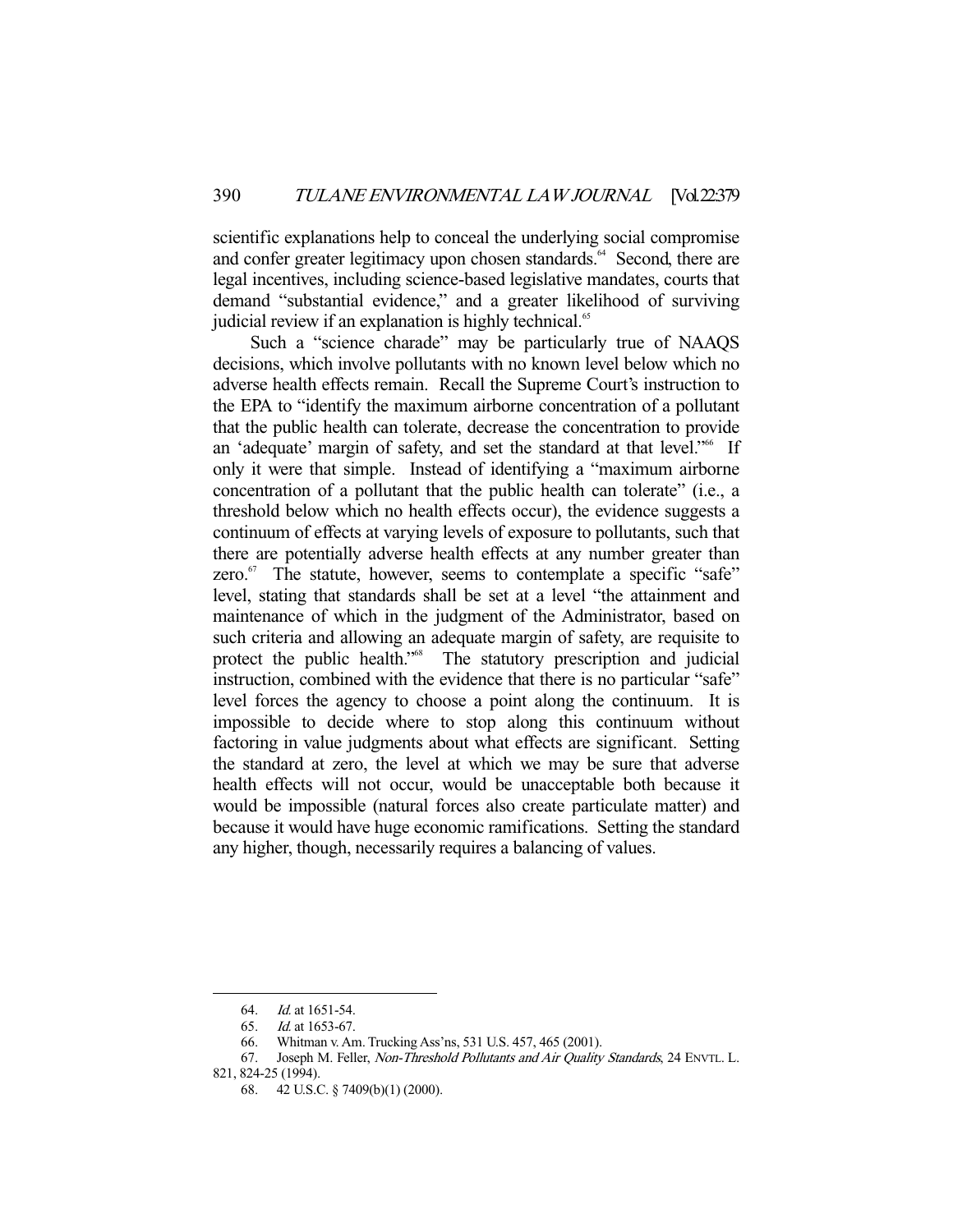## IV. NEVERTHELESS, THE ADMINISTRATOR DESCRIBES HIS CHOICE OF A STANDARD IN EXCLUSIVELY SCIENTIFIC TERMS: THE 2006 PARTICULATE MATTER REGULATION

 Consistent with Congress's avoidance, the EPA Administrator does not explain his choice of a standard in terms of these values. Instead of explaining how he weighs conflicting values, the EPA Administrator couches his choice in terms of scientific uncertainty. While science can demonstrate no safe level and there are potentially adverse health effects all the way down to zero, science has also only affirmatively found health effects in populations at levels significantly above zero.<sup>69</sup> This gap in knowledge creates uncertainty about the presence of health effects and their significance at lower levels. Uncertainty "can serve as a veil that masks or softens the difficult legal and policy issues that would have to be faced if all of the scientific questions were answered and statistical risks had to be squarely addressed."70 In other words, uncertainty based on lack of knowledge of the level at which no adverse effect occurs allows the EPA to base its decision on a lack of understanding of the risks rather than on a decision about what level of risk is acceptable. The EPA necessarily makes value choices about how precautionary it wants to be, however, when it decides where to set the standard in the face of a lack of understanding of the risk.

 The recent particulate matter regulation provides a good example of just how the EPA couches value judgments in purely scientific terms. On October 17, 2006, the EPA promulgated a new particulate matter regulation in response to a court-ordered schedule.<sup>71</sup> In this regulation, the EPA Administrator, Stephen Johnson, decided to retain the previous annual standard of 15  $\mu$ g/m<sup>3</sup> for PM<sub>2.5</sub><sup>72</sup> This decision was highly controversial, in large part because it was the first time the EPA had chosen a standard that was strongly opposed by its statutorily created science advisory board, the Clean Air Scientific Advisory Committee  $(CASAC).$ <sup>73</sup>

 In its 2006 regulation, the EPA acknowledged that its determination was ultimately a policy decision, stating, "[T]he selection of any particular approach to providing an adequate margin of safety is a policy

<sup>69.</sup> See, e.g., National Ambient Air Quality Standards for Particulate Matter, 71 Fed Reg. 61,144 (Oct. 17, 2006) (to be codified at 40 C.F.R. pt. 50).

<sup>70.</sup> Feller, *supra* note 67, at 838.

 <sup>71. 71</sup> Fed. Reg. at 61,144.

<sup>72.</sup> Id. at 61,144. In this regulation, EPA also reduced the allowable twenty-four-hour mean for PM<sub>25</sub> from 65  $\mu$ g/m3 to 35  $\mu$ g/m3. *Id.* 

<sup>73.</sup> MCCARTHY, *supra* note 1, at 7.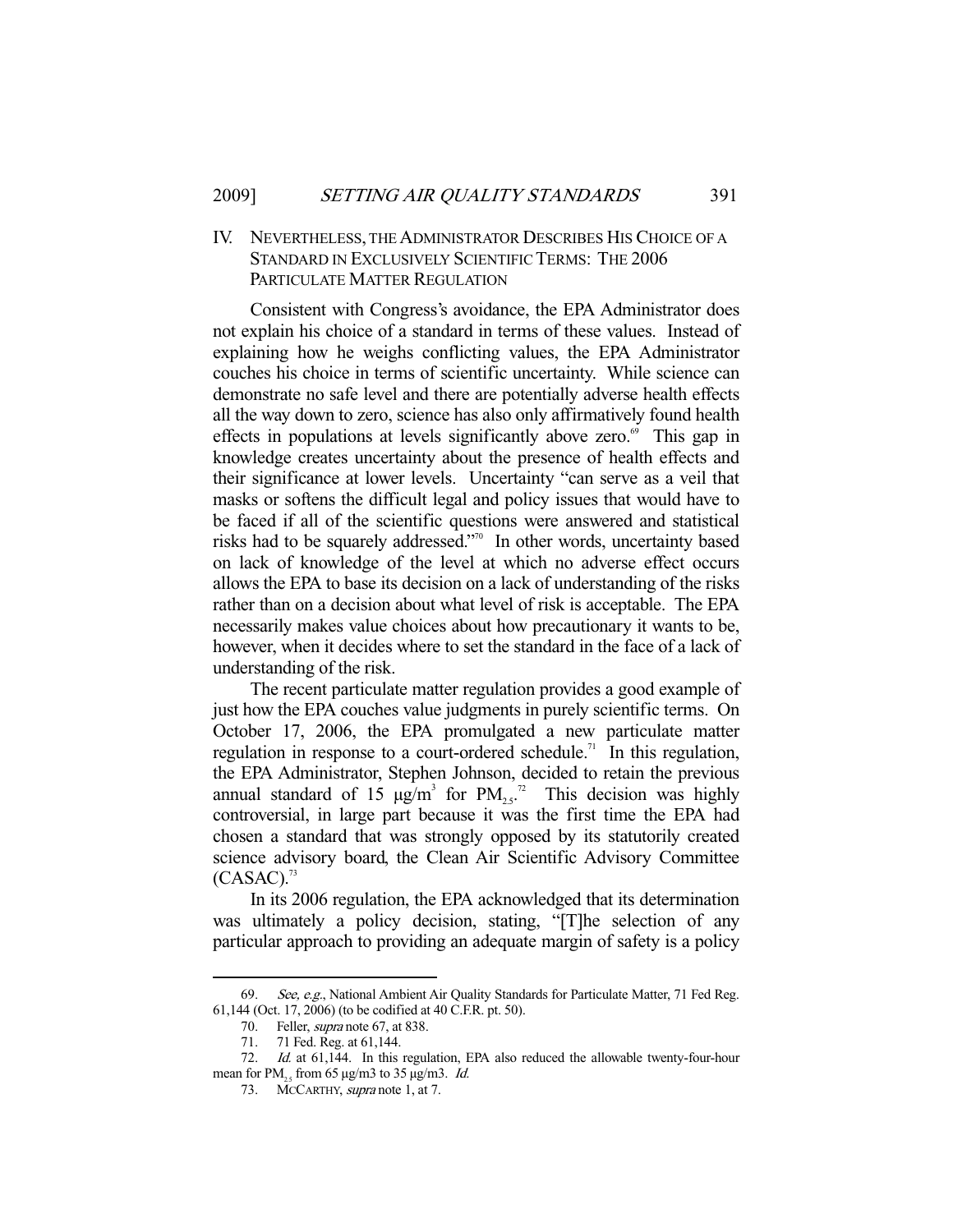choice left specifically to the Administrator's judgment," yet explained its decision in exclusively scientific terms.<sup>74</sup> The EPA opened its explanation for retaining the 15  $\mu$ g/m<sup>3</sup> standard by stating, "[T]he Administrator relied upon evidence from the long-term exposure  $PM_{25}$ studies as the principle basis for selecting the proposed level of an annual standard."<sup>55</sup> The importance of this sentence is not immediately clear to the reader, but it is completely determinative of the final standard.

 The statement signifies that in choosing a standard, the Administrator relied only on the "evidence," which means he relied only on the epidemiological studies and did not rely on the risk assessment. The statement also signifies that the Administrator decided only to rely on long-term studies, and consequently did not rely on short-term studies. In addition, it becomes clear later in the explanation that even within the long-term studies, the Administrator decided to rely more heavily on the mortality studies, which means he relied less on the morbidity studies. And even within the long-term mortality studies, he decided to rely on some of their conclusions and not others.<sup>76</sup> This opening sentence is determinative because it is the risk assessment, the short-term studies, and the long-term morbidity studies that indicate that there are adverse health effects below 15  $\mu$ g/m<sup>3</sup>. Thus, it was the Administrator's choice of which information on which to rely that ultimately determined the standard.

 The Administrator explained his decision to rely on certain scientific information and to disregard other scientific information largely based on scientific uncertainty. With respect to the risk assessment, which indicated adverse health effects were likely at levels lower than those positively demonstrated by the epidemiological studies, the Administrator explained that "[i]n considering the risk assessment presented in the Staff Paper, [he] noted that the assessment contained a sensitivity analysis but not a formal uncertainty analysis, making it difficult to use the risk assessment to form a judgment of the probability of various risk estimates."77 The Administrator explained all of the reasons why he believed the risk assessment was too uncertain to use, and stated that he believed it "mask[ed] the increasing uncertainty ... that exists as lower levels are considered."78 He concluded, "the risk assessment has important limitations as a basis for setting a standard

 <sup>74. 71</sup> Fed. Reg. at 61,145.

<sup>75.</sup> *Id.* at 61,172.

<sup>76.</sup> *Id.* at 61,175.

 <sup>77.</sup> Id. at 61,155.

 <sup>78.</sup> Id. at 61,168.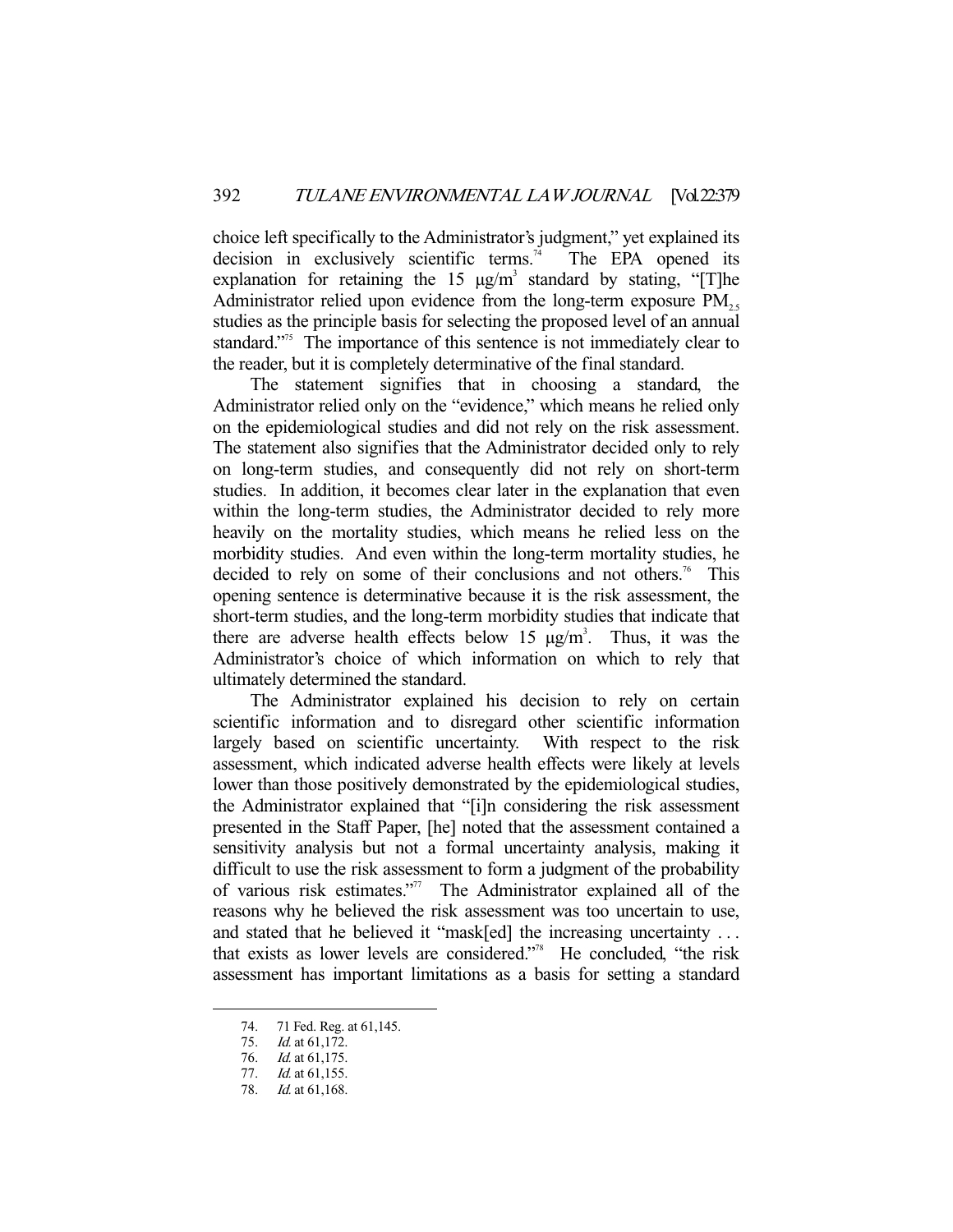level . . . because the available studies do not resolve questions related to potential effect thresholds and because of other important uncertainties noted above."<sup>79</sup> Because he found the risks presented in the risk assessment overly uncertain, the Administrator decided that the risk assessment was not an appropriate basis on which to ground the standard.<sup>80</sup>

 With respect to the short-term studies, which showed effects at annual levels below 15  $\mu$ g/m<sup>3</sup>, the Administrator found that they were not an appropriate basis for setting the annual standard. While he "[did] not disagree with CASAC's factual statements regarding the findings of the studies of short-term exposure effects," he believed it was more appropriate to use such studies for the short-term particulate matter standard than the annual one.<sup>81</sup> The CASAC's factual statements were that "studies indicat[e] that effects from short-term exposure of  $PM_{25}$ persist in cities with annual  $PM_{25}$  concentrations below the current standard."<sup>82</sup> Further, data suggested that even with a lower short-term standard, the adverse effects demonstrated by these studies would continue in many cities if the annual standard was not revised.<sup>83</sup> The Administrator, however, believed that "using evidence of effects associated with periods of exposure that are most closely matched to the averaging time of each standard is the most appropriate public health policy approach" and that the "evidence from short-term exposure studies is an appropriate basis for selecting any different level of the annual standard in this review than that selected based on the long-term exposure evidence."<sup>84</sup> Here, the Administrator admits that he is making a "public health policy" judgment, but explains it as though it is a scientific judgment as to the appropriateness of the evidence.

 With respect to the long-term morbidity studies indicating adverse effects in children at annual levels of  $13-14 \mu g/m^3$ , the Administrator wrote:

The Administrator recognized that these are important new findings, indicating that long-term  $PM_{25}$  exposure may be associated with respiratory morbidity in children. However, the Administrator also observed that this is the just study reporting decreased lung function growth, conducted in only one area of the country, such that further study

<sup>79.</sup> *Id.* at 61,174.

 <sup>80.</sup> Id at 61,173-74.

 <sup>81.</sup> Id. at 61,174.

 <sup>82.</sup> Id.

 <sup>83.</sup> Reply Brief of State Petitioners at 4-5, Am. Farm Bureau Fed. v. EPA, No. 06-1410 (D.C. Cir. Feb. 12, 2008).

 <sup>84. 71</sup> Fed. Reg. at 61,174.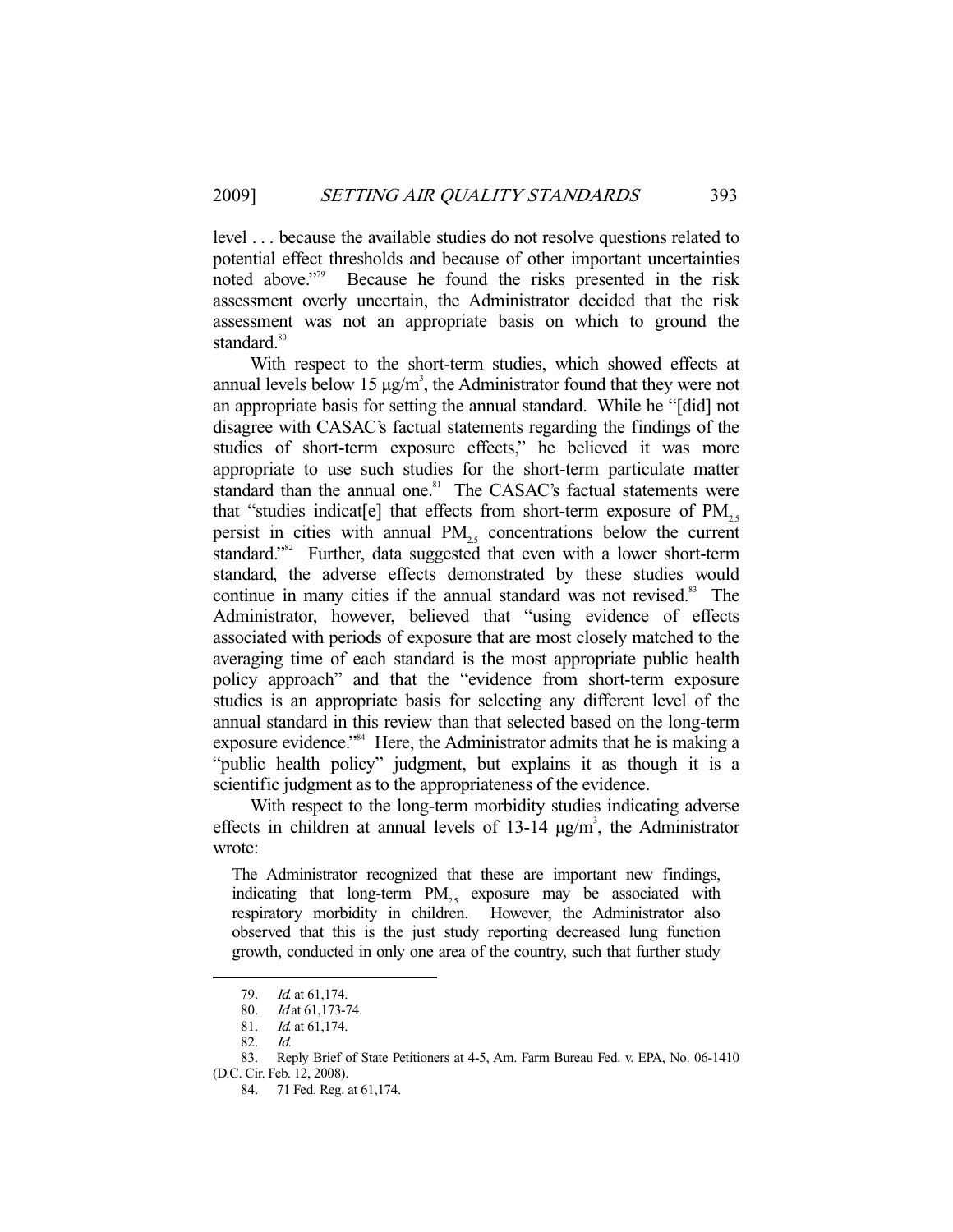of this health endpoint in other areas of the country would be needed to increase confidence in the reported associations. Thus, the Administrator provisionally concluded that this study provides an uncertain basis for establishing the level of a national standard.<sup>85</sup>

Once again, the Administrator chose not to credit the new study in his determination because he found it too uncertain.<sup>86</sup> This is in contrast to the explanation for the first particulate matter NAAQS, in which the Administrator credited any evidence of adverse health effects that had not been specifically refuted. $87$  Responding to comments that the longterm epidemiological studies on which the Administrator did rely provided direct evidence of premature mortality associated with annual levels of exposure below 15  $\mu$ g/m<sup>3</sup>, the Administrator wrote: "These commenters did not, however, discuss the uncertainties inherent in this type of epidemiologic study or the implications of these uncertainties on their interpretation of the results."<sup>88</sup>

 The Administrator concluded by stating that he believed the uncertainties in the information that suggested a level lower than 15  $\mu$ g/m<sup>3</sup> (i.e., the risk assessment, short-term studies, long-term morbidity studies, and even aspects of the long-term mortality studies) weighed against reaching a conclusion that the standard should be lowered.<sup>89</sup> Thus, the Administrator explained why he relied on certain data, and not on others, in entirely scientific terms.<sup>90</sup> And the Administrator determined the standard by deciding what data to rely on because all of the data on which he did not rely supported a finding of adverse effects below 15  $\mu$ g/m<sup>3,91</sup>

 The Administrator acknowledged that the final decision was a policy decision, yet explained this policy decision in entirely scientific terms.<sup>22</sup> He stated, "In considering [the CASAC's] views, the He stated, "In considering [the CASAC's] views, the Administrator noted that the appropriateness of setting an annual standard that would lower annual  $PM_{25}$ ... depends upon a policy judgment."<sup>93</sup> To explain the difference, however, he stated that he more heavily weighed the implications of the uncertainties associated with the Agency's quantitative risk assessment than the CASAC, disagreed with

 <sup>85.</sup> Id. at 61,172.

 <sup>86.</sup> Id.

<sup>87.</sup> See supra notes 31-33 and accompanying text.

 <sup>88. 71</sup> Fed. Reg. at 61,175.

 <sup>89.</sup> Id.

 <sup>90.</sup> Id. at 61,172-77.

 <sup>91.</sup> Id.

 <sup>92.</sup> Id.

<sup>93.</sup> *Id.* at 61,173.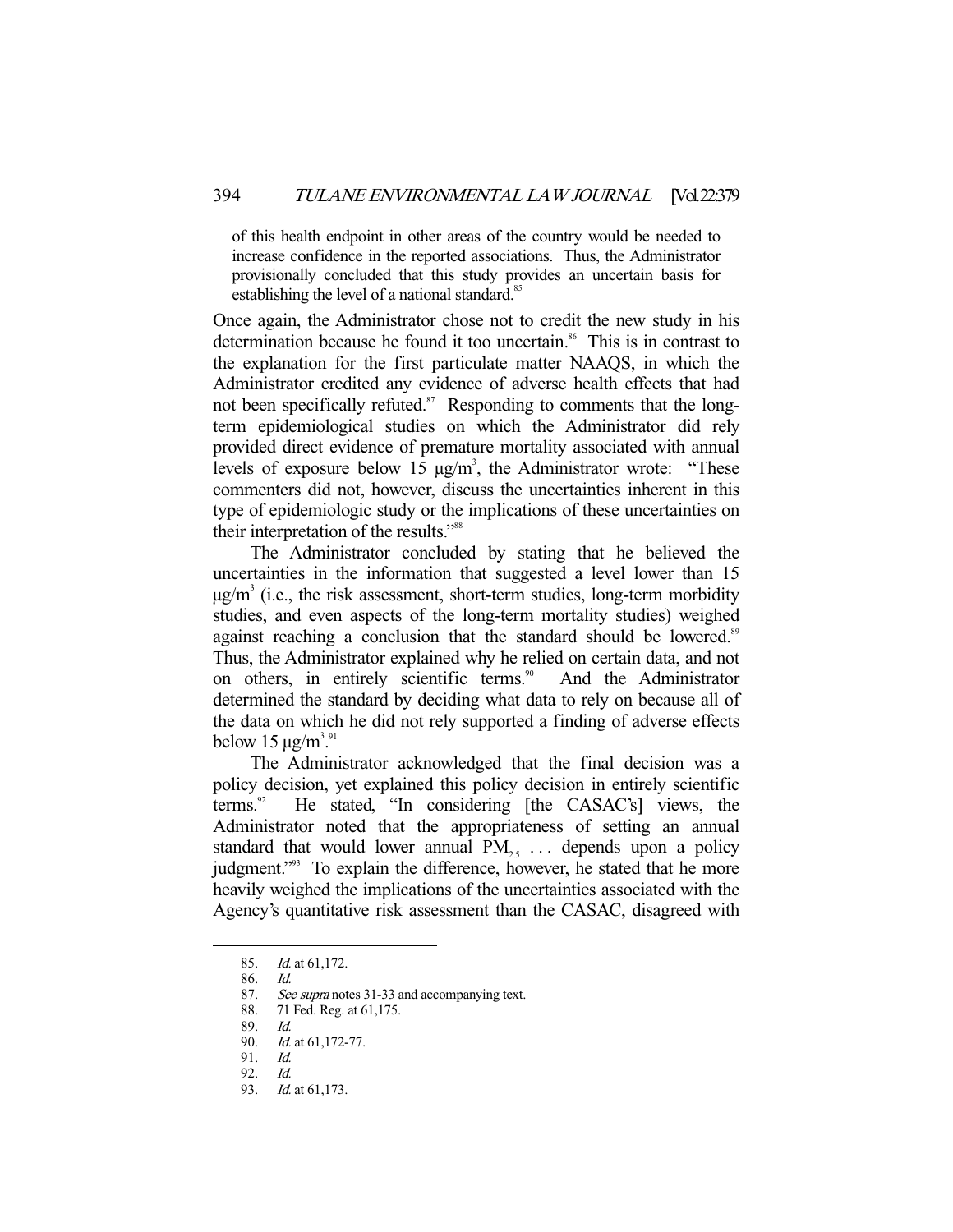the CASAC that the risk assessment appropriately served as a primary basis for the decision, and instead felt that an evidence-based approach was the most appropriate public health policy approach.<sup>94</sup>

Thus, the Administrator concluded that a level of 15  $\mu$ g/m<sup>3</sup> was an appropriate standard.<sup>95</sup> He also asserted that he "[could not] discern a clear line of scientific reasoning that would preclude [that level] from being a reasonable policy choice based on the most relevant available evidence."<sup>96</sup> Responding to commentators who suggested that the standard should be one standard deviation below that shown to be adverse in the long-term studies to provide an adequate margin of safety, he stated, "[W]hile that approach would by definition lead to a more precautionary standard, there is no basis for concluding that it is a more scientifically defensible approach. . . . "<sup>97</sup>

 Administrator Johnson's decision to set the particulate matter standard at 15  $\mu$ g/m<sup>3</sup> provoked an unusual rebuke by the CASAC.<sup>98</sup> In a September 29, 2006, letter, the CASAC wrote "to express . . . serious scientific concerns regarding the public health and welfare implications of EPA's final primary [NAAQS]."99 The CASAC stated its concern "that EPA did not accept our finding that the annual  $PM_{25}$  standard was not protective of human health and did not follow our recommendation for a change in that standard."<sup>100</sup> More specifically, the CASAC wrote, More specifically, the CASAC wrote, "[T]here is clear and convincing scientific evidence that significant adverse human-health effects occur in response to . . . particulate matter exposures at and below 15  $\mu g/m^3$ .<sup>101</sup> Disagreeing with Administrator Johnson's treatment of the uncertainty in the risk assessment, the CASAC wrote, "While there is uncertainty associated with the risk assessment for the  $PM_{2.5}$  standard, this very uncertainty suggests a need for a prudent approach to providing an adequate margin of safety."102 The CASAC concluded:

It is the CASAC's consensus scientific opinion that the decision to retain without change the annual  $PM<sub>25</sub>$  standard does not provide an "adequate" margin of safety . . . requisite to protect the public health" (as required by

<sup>94.</sup> *Id.* at 61,173-74.

 <sup>95.</sup> Id.

 <sup>96.</sup> Id. at 61,175.

 <sup>97.</sup> Id.

 <sup>98.</sup> See Letter from Seven CASAC Members to Stephen L. Johnson, Adm'r of the EPA (Sept. 29, 2006), available at http://www.epa.gov/sab/pdf/casac-ltr-06-003.pdf (commenting on CASAC Recommendations Concerning the Final NAAQS for Particulate Matter).

<sup>99.</sup> *Id.* at 1.

 <sup>100.</sup> Id.

 <sup>101.</sup> Id.

 <sup>102.</sup> Id. at 2.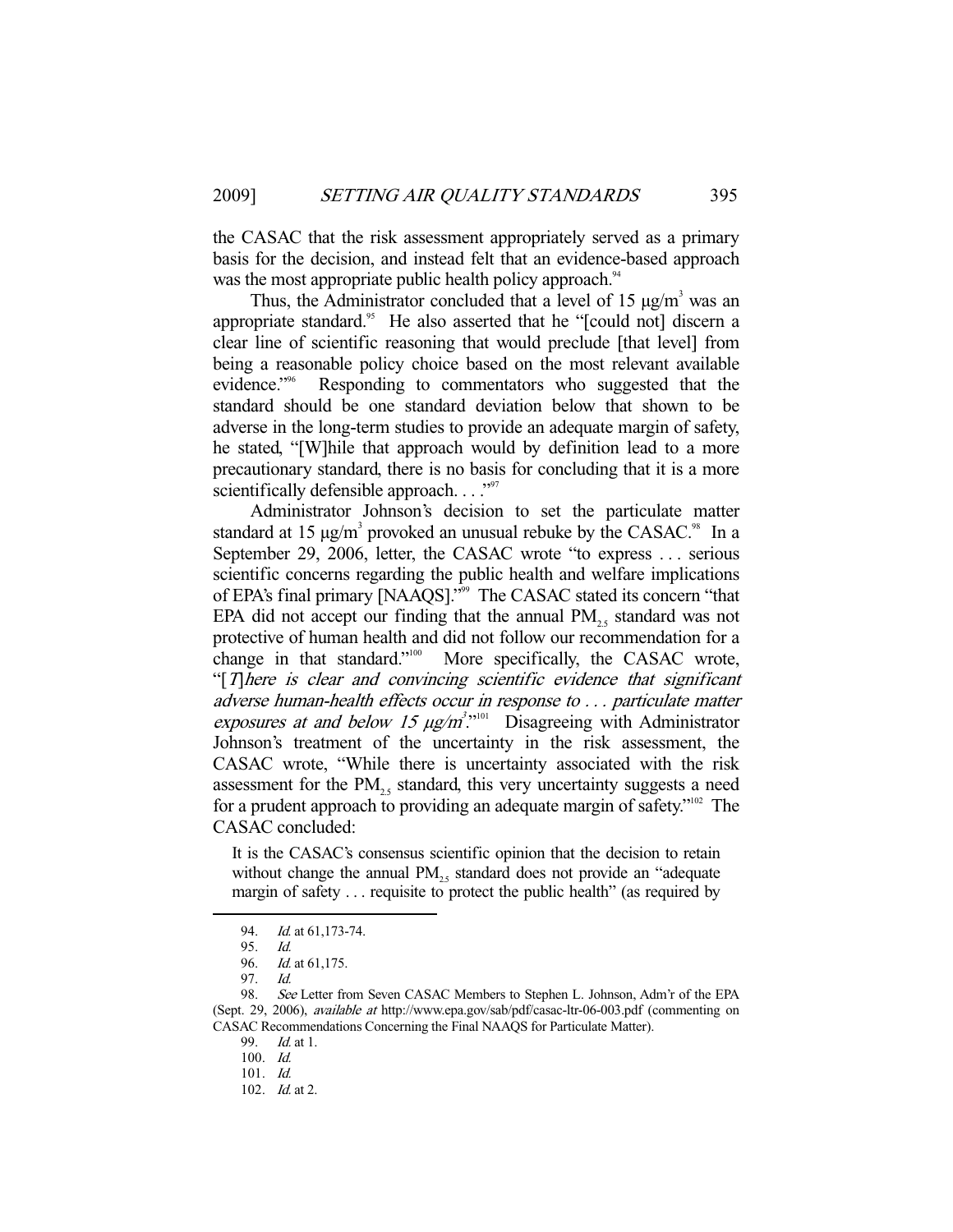the Clean Air Act), leaving parts of the population of this country at significant risk of adverse health effects from exposure to fine [particulate matter]. $^{103}$ 

Finally, the CASAC pointed out that its recommendations to lower the standard "were consistent with the mainstream scientific advice that EPA received from virtually every major medical association and public health organization that provided input," and that to their knowledge, no science, medical, or public health group disagreed with the CASAC's recommendations.<sup>104</sup>

 Relying heavily on the CASAC's findings and conclusions, on February 24, 2009, the D.C. Circuit held that the EPA's 2006  $PM_{25}$ standard was, "in several respects, contrary to law and unsupported by adequately reasoned decisionmaking," and remanded the standard to the EPA.<sup>105</sup> The court stated that it gave "an 'extreme degree of deference to the agency when ... evaluating scientific data within [the agency's] technical expertise'" and reviewed the agency's action to ensure it had "'articulated an adequate explanation for its action."<sup>106</sup> The court presented two reasons why the EPA's annual PM<sub>25</sub> standard was not supported by adequately reasoned decision making. $107$ 

 First, the court concluded that the EPA failed to adequately explain why it was inappropriate to consider short-term studies when choosing the annual standard, and why the daily standard alone would provide an appropriate degree of protection from short-term exposures.<sup>108</sup> Merely asserting that short-term studies formed a more appropriate basis for the daily standard, the court chided, was not explanation enough.<sup>109</sup> "If, however, the EPA can adequately explain why studies of short-term effects are not relevant to setting an annual standard, then it may disregard those studies ...."<sup>110</sup> Second, the court rejected the Administrator's explanation that the study of respiratory morbidity in children was not an appropriate basis for the standard.<sup>111</sup> Recall that the EPA had found this study to be uncertain because it was the only study that found respiratory morbidity effects in children.<sup>112</sup> The court pointed

 <sup>103.</sup> Id.

 <sup>104.</sup> Id.

 <sup>105.</sup> Am. Farm Bureau Fed'n v. EPA, No. 06-1410, 2009 WL 437050, at \*1 (D.C. Cir. Feb. 24, 2009).

 <sup>106.</sup> Id. at \*5 (quoting City of Waukesha v. EPA, 320 F.3d 228, 248 (D.C. Cir. 2003)).

<sup>107.</sup> *Id.* at \*6-12.

 <sup>108.</sup> Id. at \*8, 10.

<sup>109.</sup> *Id.* at \*8.

 <sup>110.</sup> Id.

<sup>111.</sup> *Id.* at \*11.

<sup>112.</sup> See supra notes 85-86 and accompanying text.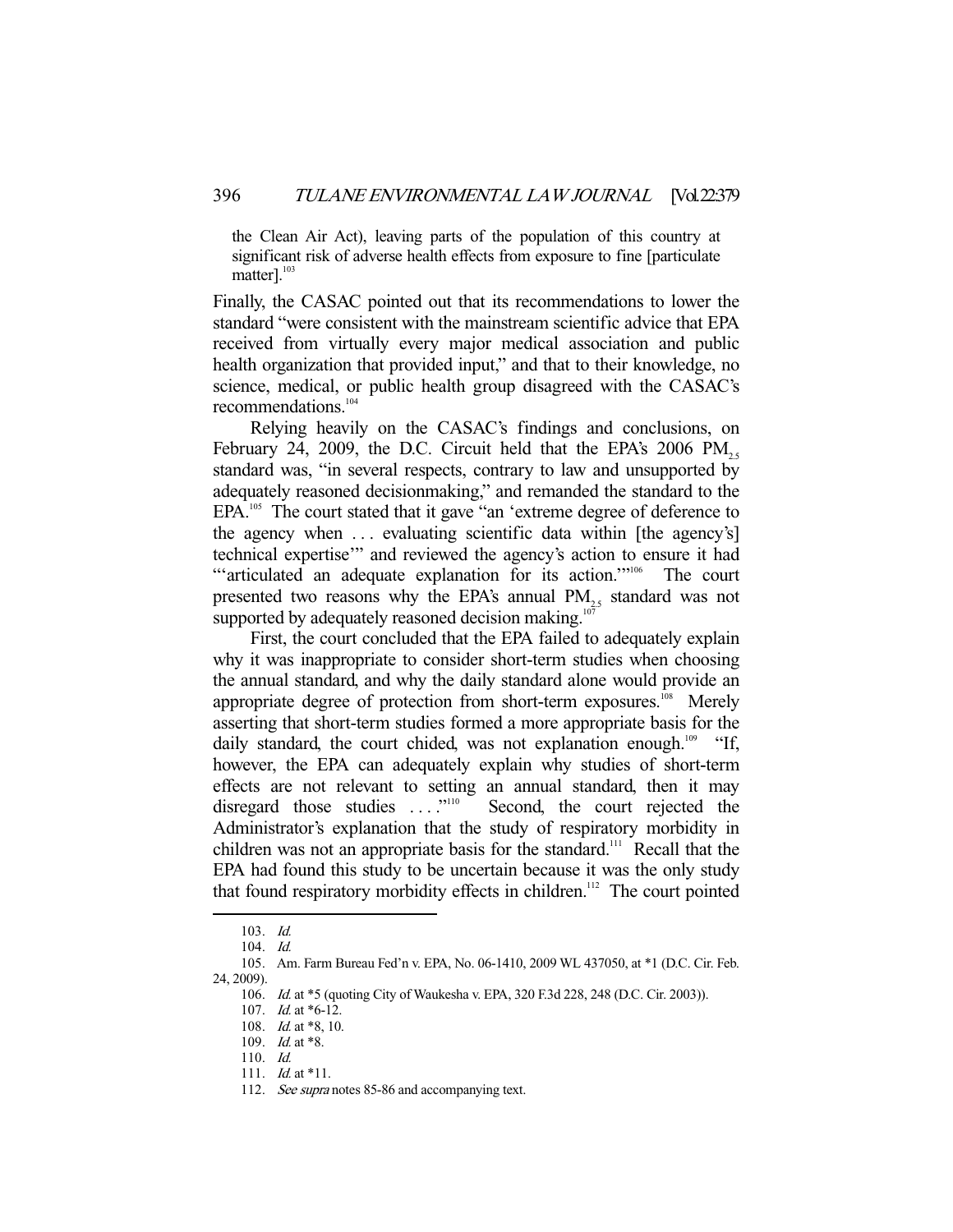to a second study, which appeared to support the conclusion that respiratory morbidity effects occur in children at a level below 15  $\mu$ g/m<sup>3</sup>, and held that the EPA had not adequately explained why these two studies, taken together, did not indicate a significant public health risk.<sup>113</sup> In the court's view, "the EPA too hastily discounted the . . . studies as lacking in significance."<sup>114</sup> With respect to the EPA's rejection of the risk analysis, however, the court deferred, finding that the EPA had "considered all aspects of the problem [and] catalogued its concerns" that the risk assessment was an unreliable basis for the standard.<sup>115</sup>

## V. A PROBLEM OF ACCOUNTABILITY

 The D.C. Circuit's decision is laudable for broadcasting that the "extreme degree of deference" afforded agencies when they evaluate scientific data is not blind deference.<sup>116</sup> Its import, however, is not immediately clear. At its most surface level, the decision merely requires the EPA to "adequately explain" why the evidence supporting a lower standard is not a reliable basis for setting the standard (i.e., why the evidence is too uncertain).<sup>117</sup> If all that the decision does is to take the EPA to task for its sloppy and incomplete analysis, it does little to address the core of the problem because the EPA's decision may then remain firmly rooted in a discussion of scientific uncertainty.

 To the point, as discussed in Part IV, the Administrator's decision was based entirely on a discussion of scientific uncertainty. He failed, however, to explain why the uncertainties in the studies suggesting adverse health effects below 15  $\mu$ g/m<sup>3</sup> should be weighed so heavily that only evidence from the most certain studies, in this case the long-term studies suggesting health effects above 15  $\mu$ g/m<sup>3</sup>, formed an adequate basis for the standard.<sup>118</sup> As the Administrator acknowledged, this is not an entirely scientific judgment.<sup>119</sup> Instead, it is a judgment as to the level of precaution the Administrator believed was appropriate. There was evidence of adverse health effects above 15  $\mu$ g/m<sup>3</sup> with less uncertainty

<sup>113.</sup> Am. Farm Bureau Fed'n, 2009 WL 437050, at \*12 ("Viewed in isolation, of course, the studies are far from conclusive. Viewed together, however, the conclusion reached by the [EPA staff] seems the only reasonable one: the findings of the [two] studies are related and together indicate a significant public health risk.").

 <sup>114.</sup> Id.

<sup>115.</sup> *Id.* at \*14.

<sup>116.</sup> *See id.* at \*5.

<sup>117.</sup> See id. at \*15.

 <sup>118.</sup> See National Ambient Air Quality Standards for Particulate Matter, 71 Fed. Reg. 61,144, 61,172-77 (Oct. 17, 2006) (to be codified at 40 C.F.R. pt. 50).

 <sup>119.</sup> Id.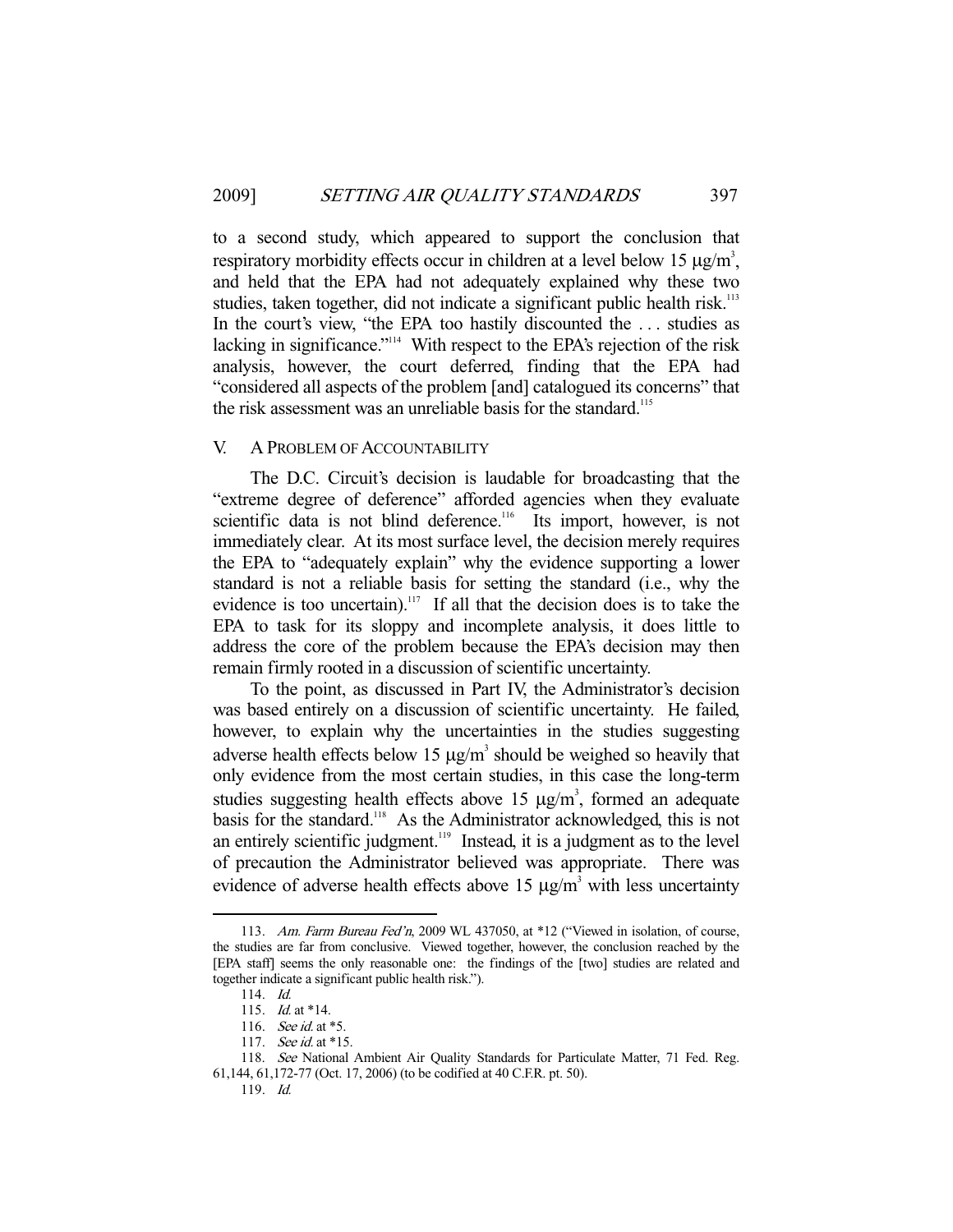and evidence of adverse health effects below 15  $\mu$ g/m<sup>3</sup> with greater uncertainty.<sup>120</sup> The Administrator did not explain how he decided where to stop on the uncertainty continuum.<sup>121</sup> His decision was necessarily grounded in value judgments about the appropriate level of precaution. How much precaution the Administrator believed was appropriate is almost surely grounded in his views of the benefits and costs of lowering the standard. If the court's decision merely requires a more complete explanation of why certain studies were as uncertain as the EPA asserts, it does not address such value decisions at all.

 But the court's decision may do much more. While the court only requires the EPA to "adequately explain" its conclusions, the court certainly suggests that it believes that the evidence runs counter to the EPA's conclusions.<sup>122</sup> If the EPA cannot "adequately explain" its If the EPA cannot "adequately explain" its conclusion that the evidence is too uncertain to form a reliable basis for the standard, then presumably it would have to base its standard on this evidence and set a more protective standard.

 An interpretation of the court's decision as suggesting that the EPA's uncertainty explanation is meritless opens up a host of possibilities, both hopeful and worrisome. On the hopeful side, the decision could call for the EPA to address the question of the significance of the risks head on.<sup>123</sup> If the EPA cannot bury its decision in a discussion of scientific uncertainty yet still believes that  $15 \mu g/m^3$  is the appropriate standard, then the EPA Administrator would have to explain his judgment in terms of the significance of the risk. Such an explanation would open a more honest dialogue about what level of health effects is acceptable—exactly what this Article advocates. What is more worrisome is that, like the EPA's rule, the court's decision is based entirely on a discussion of the scientific evidence and does not acknowledge that the decision of where to set the standard cannot be explained by reference to science.<sup>124</sup> If the court is making a judgment that the EPA's standard is not adequately protective, it couches this judgment in the same language that the EPA couches its judgment, in a discussion of the science alone.<sup>125</sup> Neither the EPA nor the court explains how it decided where the appropriate (or

 <sup>120.</sup> Id.

 <sup>121.</sup> See id.

<sup>122.</sup> See discussion supra note 113.

 <sup>123.</sup> The court's statement that the two studies of respiratory morbidity in children "are related and together indicate a significant public health risk" suggests that the court is pushing the EPA away from a discussion of scientific uncertainty and towards a discussion of the significance of the risk. Am. Farm Bureau Fed'n v. EPA, 2009 WL 437050, at \*12 (D.C. Cir. Feb. 24, 2009).

<sup>124.</sup> *See id.* at \*6-12.

 <sup>125.</sup> See id.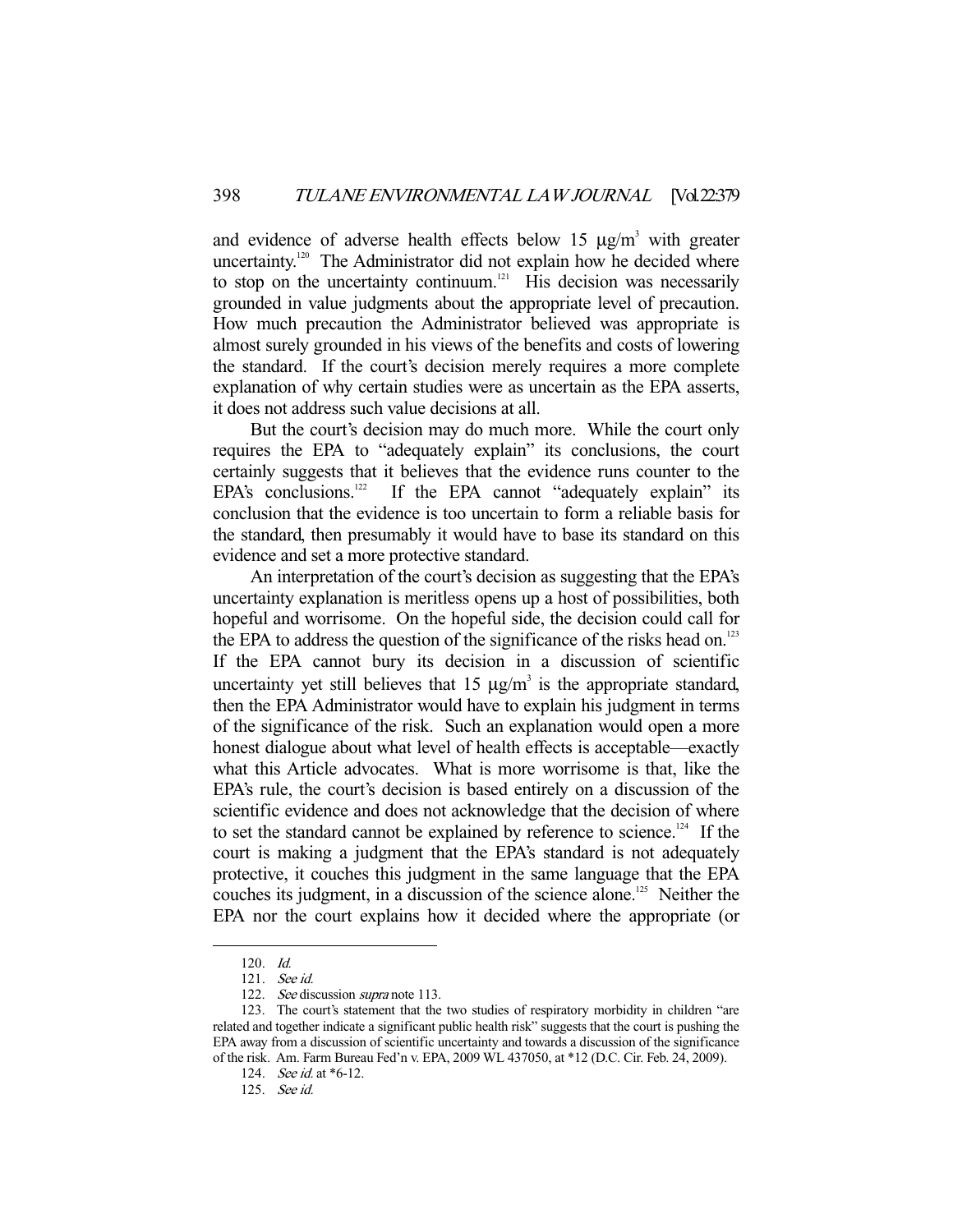lawful) place to stop along the uncertainty continuum is. Thus, this fundamental value decision goes completely unexplained.

 Why does this matter? Both Congress and the EPA, by obscuring value decisions in scientific mandates and explanations, avoid accountability for their value-laden decisions. And these are important value decisions. While of course uncertain, the EPA's regulatory impact analysis estimates that by choosing a standard of fifteen instead of fourteen, the Administrator may have allowed up to 11,000 additional premature deaths due to particulate matter pollution.<sup>126</sup> Congress avoids accountability for the decision by stating that the standard will be based on the science when science alone cannot dictate a standard.<sup>127</sup> Because setting the standard based upon the science is impossible in practice, the EPA's choice cannot be directly linked to Congressional guidance as to where to set the standard. Instead, Congress can only be held accountable for giving discretion to the Administrator to make the necessary value judgments. The Administrator avoids accountability by weighing values, lives, and costs, yet explains his decision entirely in scientific terms. Therefore, the public cannot assess the value judgments made.

 This problem of accountability should be fixed. The best solution is for Congress to amend the statute both to allow the EPA to explicitly consider nonscientific factors and to give the EPA substantive guidance on how to weigh these values. This is the best solution because Congress has a "distinctive kind of accountability—the kind of accountability that comes from requiring specific decisions from a deliberative body reflecting the views of representatives from various states of the union."<sup>128</sup> It is this particular form of accountability that leads us to entrust Congress to make federal law and not give a general grant of authority to the President to make environmental law.<sup>129</sup> The EPA Administrator is accountable through the President,<sup>130</sup> but the EPA Administrator cannot replace the deliberation and compromise inherent in Congressional lawmaking.

 <sup>126.</sup> EPA, REGULATORY IMPACT ANALYSIS FOR PARTICULATE MATTER NATIONAL AMBIENT AIR QUALITY STANDARDS (Sept. 2006) 5, 5-85, available at www.epa.gov/ttn/ecas/ria.html.

 <sup>127.</sup> Clean Air Act, 42 U.S.C. § 7408(a)(2) (2000).

<sup>128.</sup> Cass Sunstein, Is the Clean Air Act Unconstitutional?, 98 MICH. L. REV. 303, 335-36 (1999).

<sup>129.</sup> *Id.* at 339.

 <sup>130.</sup> JERRY L. MASHAW, GREED, CHAOS, AND GOVERNANCE: USING PUBLIC CHOICE TO IMPROVE PUBLIC LAW 145-57 (1997).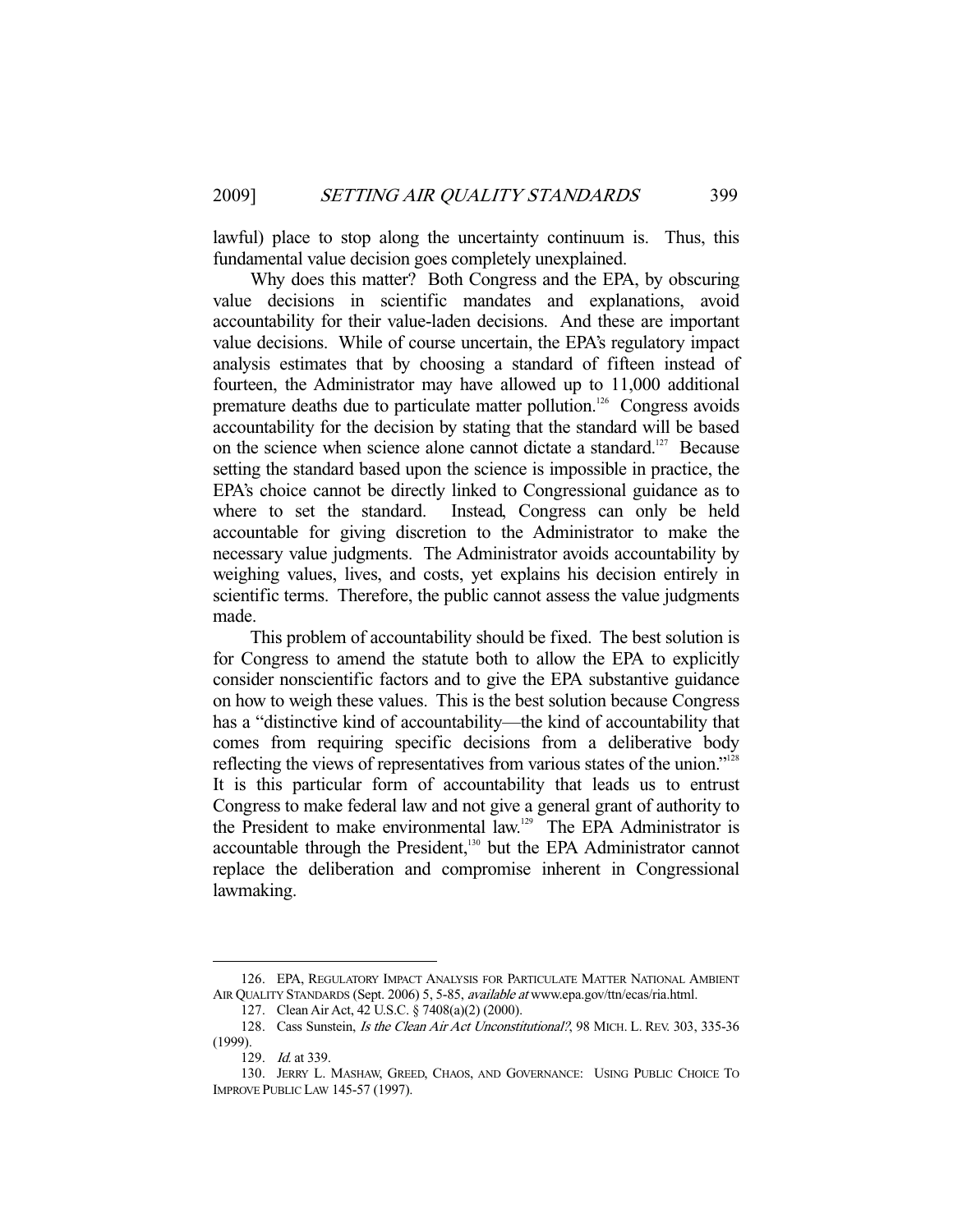In 2008, the EPA recommended that Congress amend the statute and set forth several principles to guide legislative change.<sup>131</sup> The principles urge that Congress "should allow decision-makers to consider benefits, costs, risk tradeoffs, and feasibility in making decisions about how to clean the air."<sup>132</sup> To a large degree, the EPA's suggestion makes sense. Congress should authorize the EPA to consider nonscientific factors in choosing a standard because these considerations are inevitable and the EPA will be more accountable if it is permitted to explain its actual reasons for choosing a particular standard. But in doing so, Congress need not, and should not, authorize the EPA to base its decision on a formal cost-benefit analysis. If it does, Congress still leaves the essential value choices to the EPA, such as how to value the benefit of a premature death or asthma attack averted.

 Congress need not make its primary goal efficiency, the goal purportedly achieved through cost-benefit analysis. Instead, Congress should deliberate substantively on the end it wishes to achieve. For example, Congress may decide that it cares about the distributional effects of air pollution and that even if a cost-benefit analysis suggests that greater measures should not be taken, for distributional reasons it is unfair that certain segments of the population (people in the inner city, the elderly, and young children, who are all either more exposed or more susceptible to pollution) carry the burden of pollution while the entire population benefits from cheaper energy or products. If so, Congress could direct that even where the costs outweigh the benefits overall, the EPA should take steps to reduce pollution to protect susceptible groups by mandating more stringent standards than the cost-benefit analysis would support. Or Congress could decide that its primary goal is efficiency but that it thinks the EPA's current valuation of a premature death or asthma attack averted is either too high or too low. In this way, Congress would weigh in on the essential value choices required to choose a standard. Either way, Congress would be more accountable for the ultimate standard by making clearer how it values lives and how it views the distributional effects of pollution.<sup>133</sup>

 <sup>131.</sup> Press Release, EPA, EPA Strengthens Smog Standards To Better Protect Human Health and the Environment (Mar. 12, 2008), available at http://yosemite.epa.gov/opa/admpress. nsf/7ebdf4d0b217978b852573590040443a/325164c014b3b8538525740a00745786!OpenDocum ent.

 <sup>132.</sup> Id.

 <sup>133.</sup> While I believe that air quality standards should account for distributional effects and that the EPA does not always adequately value the benefit of averted adverse health effects, I believe even more strongly that Congress should make these value judgments in a way in which it may be held accountable.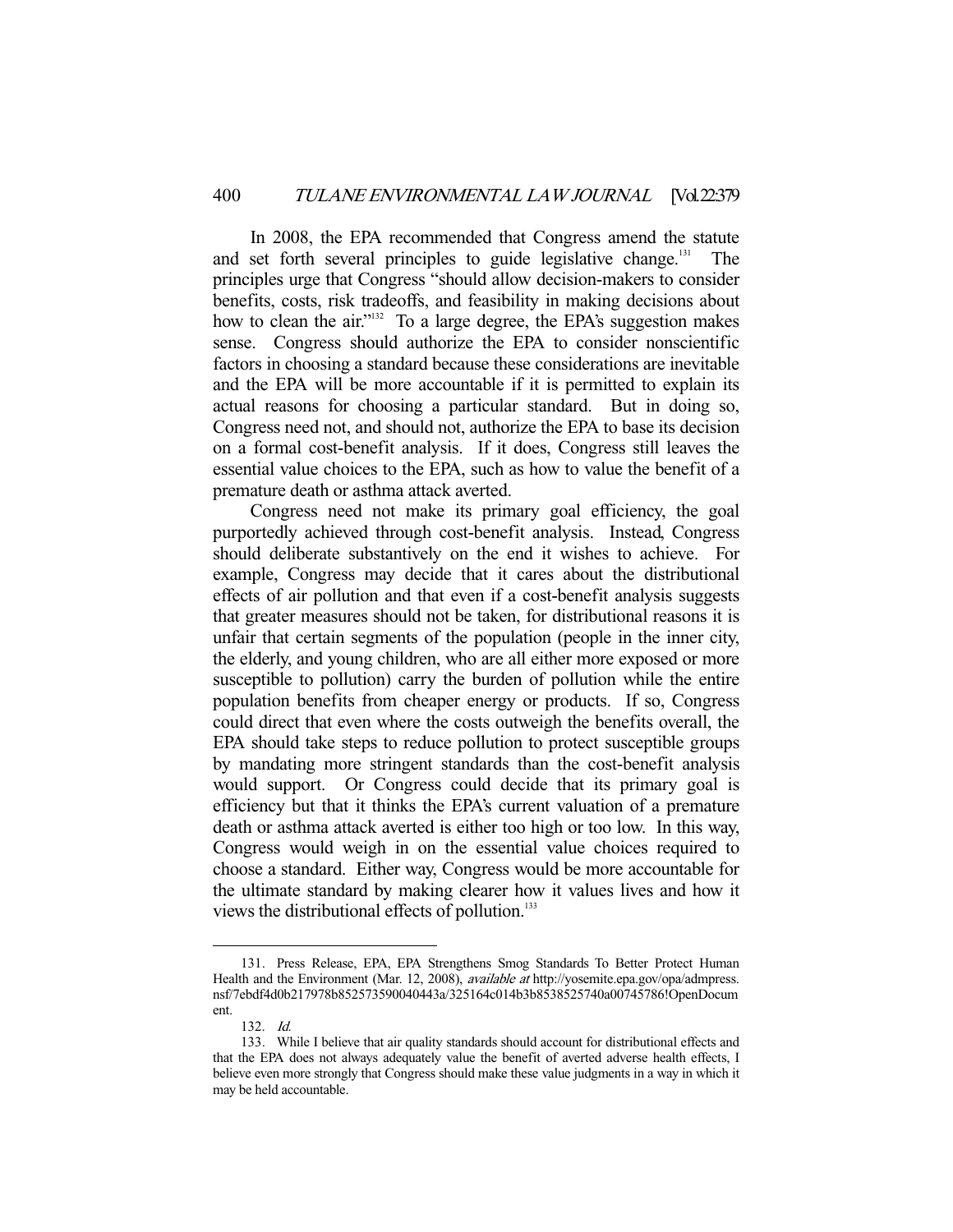If Congress does not act, the second-best solution is for courts to recognize that pollution standards cannot be set without consideration of values and costs and allow, and even require, the EPA to explain the value judgments it makes when choosing a specific standard. Since the explosion of the administrative state, Congress has often conferred an enormous degree of discretion upon Administrators to make law. To compensate for the fact that decisions made by Administrators are not made by the deliberative and democratically-accountable Congress, Congress and courts have set up a series of procedural requirements to ensure that agencies hear wide public comment and explain their decisions thoroughly.<sup>134</sup> These procedural requirements simply do not work when an agency is foreclosed from, or even allowed to avoid, explaining the true basis for its decision. The courts should not punish the EPA for admitting that it has considered nonscientific factors. Indeed, courts should require the EPA to go beyond scientific explanations and explain the value choices behind its decisions.<sup>135</sup> Only then will we achieve the type of second-best accountability that derives from true public participation and understanding of the actions agencies take.

## VI. CONCLUSION

-

 Commenting on the emergence of the administrative state in 1938, James Landis argued that while there are organizational strengths in the administrative state, they do not

"dispense with the ultimate necessity of arriving at some conclusion based upon conscious selection among available and competing postulates. When those postulates have so enlisted the loyalties and faiths of classes of people, the choice, to have that finality and moral sanction necessary for enforcement, must, as a practical matter, be made according to a method which resolves it as if it were one of power rather than one of judgment."<sup>136</sup>

 <sup>134.</sup> See generally Administrative Procedure Act, 5 U.S.C. §§ 551-559; Ethyl Corp. v. EPA, 541 F.2d 1, 33-37 (D.C. Cir. 1976) (taking a "hard look" at EPA's reasoning); Greater Boston Television Corp. v. FCC, 444 F.2d 841, 850-51 (D.C. Cir. 1970) (coining the phrase "reasoned decision-making"); Richard B. Stewart, The Reformation of American Administrative Law, 88 HARV. L. REV. 1669 (1975) (describing court movement toward procedural formalities for constraining administrative decisions).

 <sup>135.</sup> In doing so, courts could perhaps better evaluate whether the EPA was following Congress's command to provide "an adequate margin of safety." 42 U.S.C. § 7409 (2006).

<sup>136.</sup> Marshall J. Breger, Thoughts on Accountability and the Administrative Process, 39 ADMIN. L. REV. 399, 402-03 (1987) (quoting J. LANDIS, THE ADMINISTRATIVE PROCESS 59 (1st ed. 1938)).